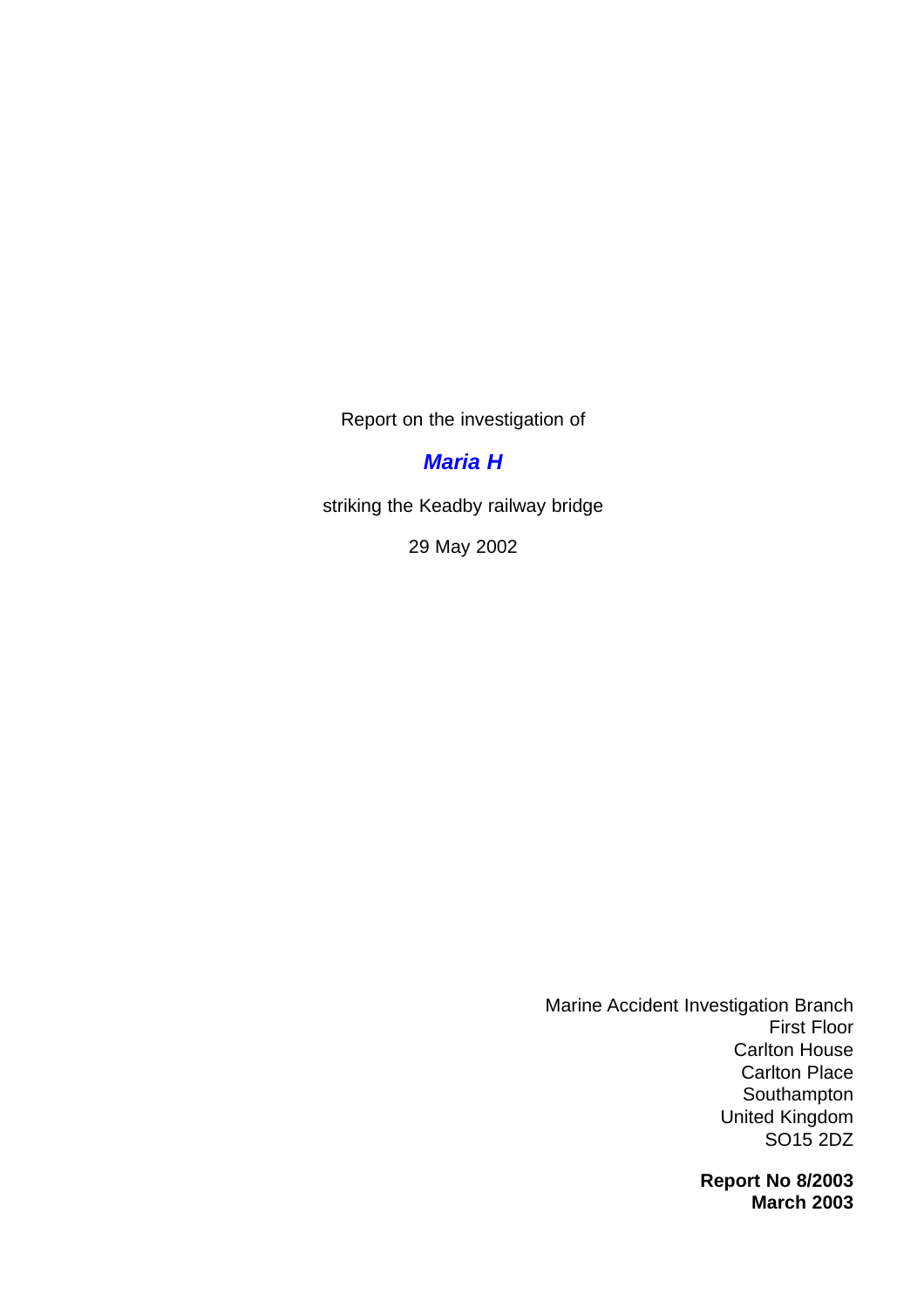#### **Extract from**

#### **The Merchant Shipping**

#### **(Accident Reporting and Investigation)**

#### **Regulations 1999**

The fundamental purpose of investigating an accident under the Merchant Shipping (Accident Reporting and Investigation) Regulations 1999 is to determine its circumstances and the causes with the aim of improving the safety of life at sea and the avoidance of accidents in the future. It is not the purpose to apportion liability, nor, except so far as is necessary to achieve the fundamental purpose, to apportion blame.

This report is not written with liability in mind and is not intended to be used in court for the purpose of litigation. It endeavours to identify and analyse the relevant safety issues pertaining to the specific accident, and to make recommendations aimed at preventing similar accidents in the future.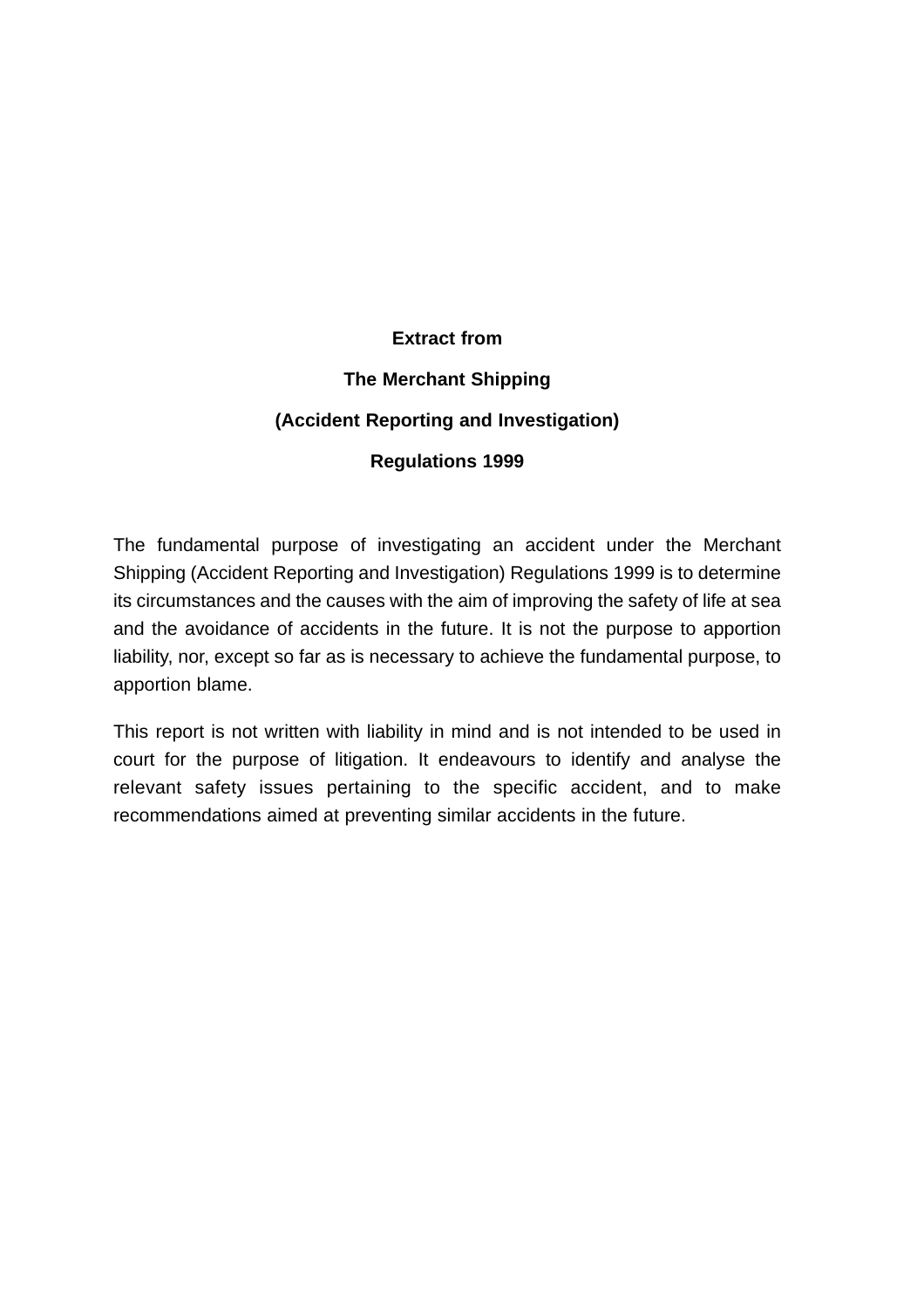# <span id="page-2-0"></span>**CONTENTS**

## **Page**

### **GLOSSARY [OF ABBREVIATIONS AND ACRONYMS](#page-3-0)**

| <b>SYNOPSIS</b>                        |                                            | 1                        |  |  |
|----------------------------------------|--------------------------------------------|--------------------------|--|--|
| <b>SECTION 1 - FACTUAL INFORMATION</b> |                                            |                          |  |  |
| 1.1                                    | Particulars of Maria H and accident        | 3                        |  |  |
| 1.2                                    | <b>Background</b>                          | 4                        |  |  |
|                                        | 1.2.1 Keadby railway bridge (see Figure 2) | 4                        |  |  |
|                                        | 1.2.2 Top Gunness berth (see Figure 3)     | $\overline{\mathcal{A}}$ |  |  |
|                                        | 1.2.3 The vessel                           | 4                        |  |  |
|                                        | 1.2.4 Humber pilots                        | 4                        |  |  |
| 1.3                                    | The crew                                   | 6                        |  |  |
| 1.4                                    | The pilot                                  | 6                        |  |  |
| 1.5                                    | <b>Environmental conditions</b>            | $\,6$                    |  |  |
| 1.6                                    | <b>Narrative (All times BST)</b>           | $6\phantom{1}6$          |  |  |
| 1.7                                    | Action taken since the accident            | 12                       |  |  |
| 1.8                                    | Master/pilot relationship                  | 12                       |  |  |
|                                        | <b>SECTION 2 - ANALYSIS</b>                | 13                       |  |  |
| 2.1                                    | Aim                                        | 13                       |  |  |
| 2.2                                    | The manoeuvre                              | 13                       |  |  |
|                                        | 2.2.1 Planning                             | 13                       |  |  |
|                                        | 2.2.2 Actions                              | 15                       |  |  |
|                                        | 2.2.3 Procedures                           | 17                       |  |  |
| 2.3                                    | Languages/nationalities                    | 18                       |  |  |
|                                        | <b>SECTION 3 - CONCLUSIONS</b>             | 19                       |  |  |
| 3.1                                    | <b>Cause and contributing factors</b>      | 19                       |  |  |
|                                        | 3.1.1 The cause                            | 19                       |  |  |
|                                        | 3.1.2 Contributing factors                 | 19                       |  |  |
| 3.2                                    | <b>Other findings</b>                      | 19                       |  |  |
|                                        |                                            |                          |  |  |
| <b>SECTION 4 - ACTION TAKEN</b><br>21  |                                            |                          |  |  |

Annex - ABP [General Notice to No 35](#page-26-0)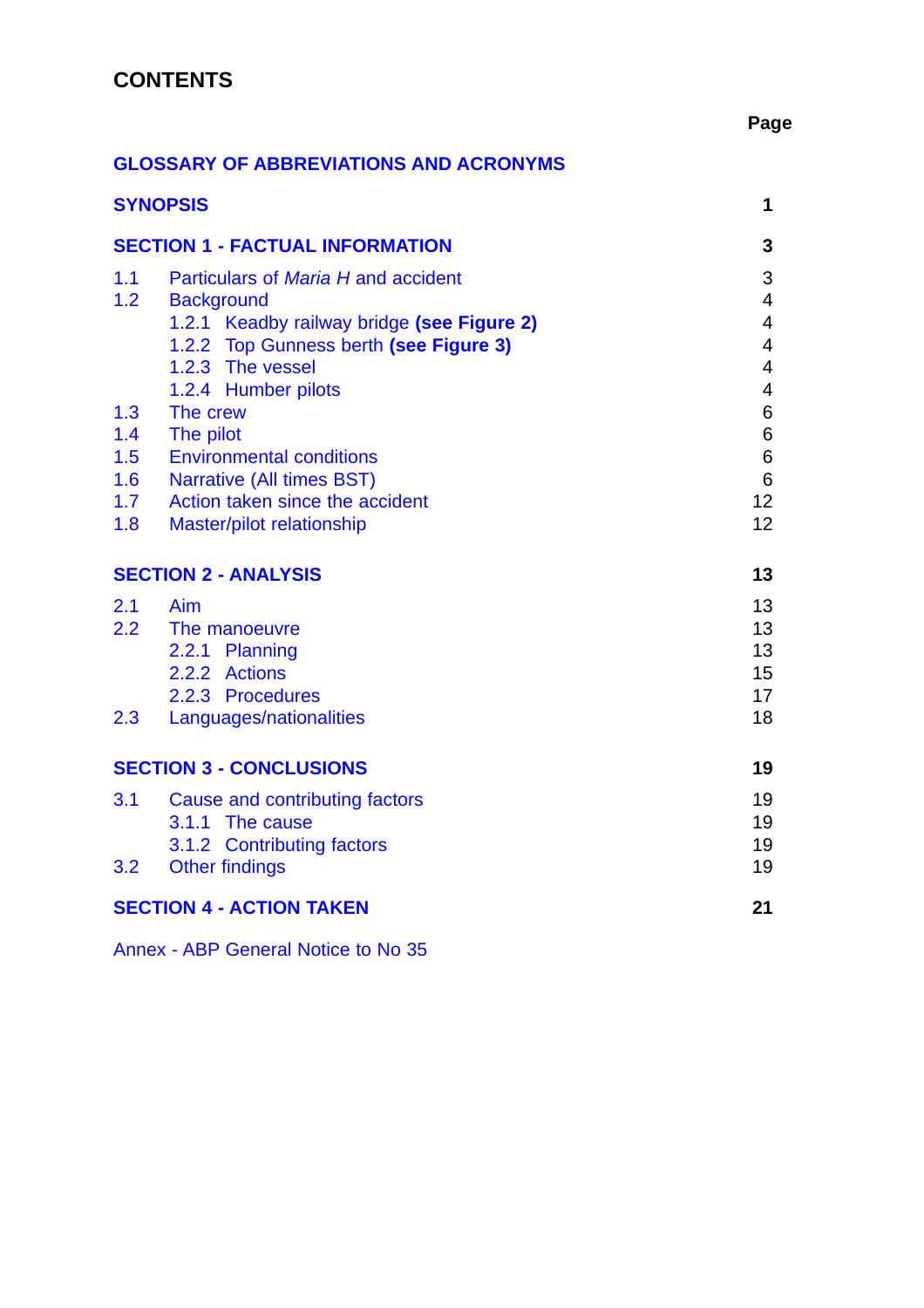# <span id="page-3-0"></span>**[GLOSSARY OF ABBREVIATIONS AND ACRONYMS](#page-2-0)**

| ABP             | <b>Associated British Ports</b>      |
|-----------------|--------------------------------------|
| <b>BST</b>      | British Summer Time (UTC+1)          |
| <b>CHA</b>      | <b>Competent Harbour Authority</b>   |
| <b>DWT</b>      | Deadweight tonnage                   |
| <b>ETA</b>      | Estimated time of arrival            |
| <b>HPL</b>      | <b>Humber Pilots Ltd</b>             |
| <b>ISM Code</b> | International Safety Management Code |
| kW              | kilowatt                             |
| М               | metre                                |
| <b>MCA</b>      | Maritime and Coastguard Agency       |
| <b>MHWS</b>     | <b>Mean High Water Springs</b>       |
| <b>PEC</b>      | Pilotage exemption certificate       |
| <b>UTC</b>      | Universal co-ordinated time          |
| <b>VDR</b>      | Voyage data recorder                 |
| <b>VTS</b>      | <b>Vessel traffic service</b>        |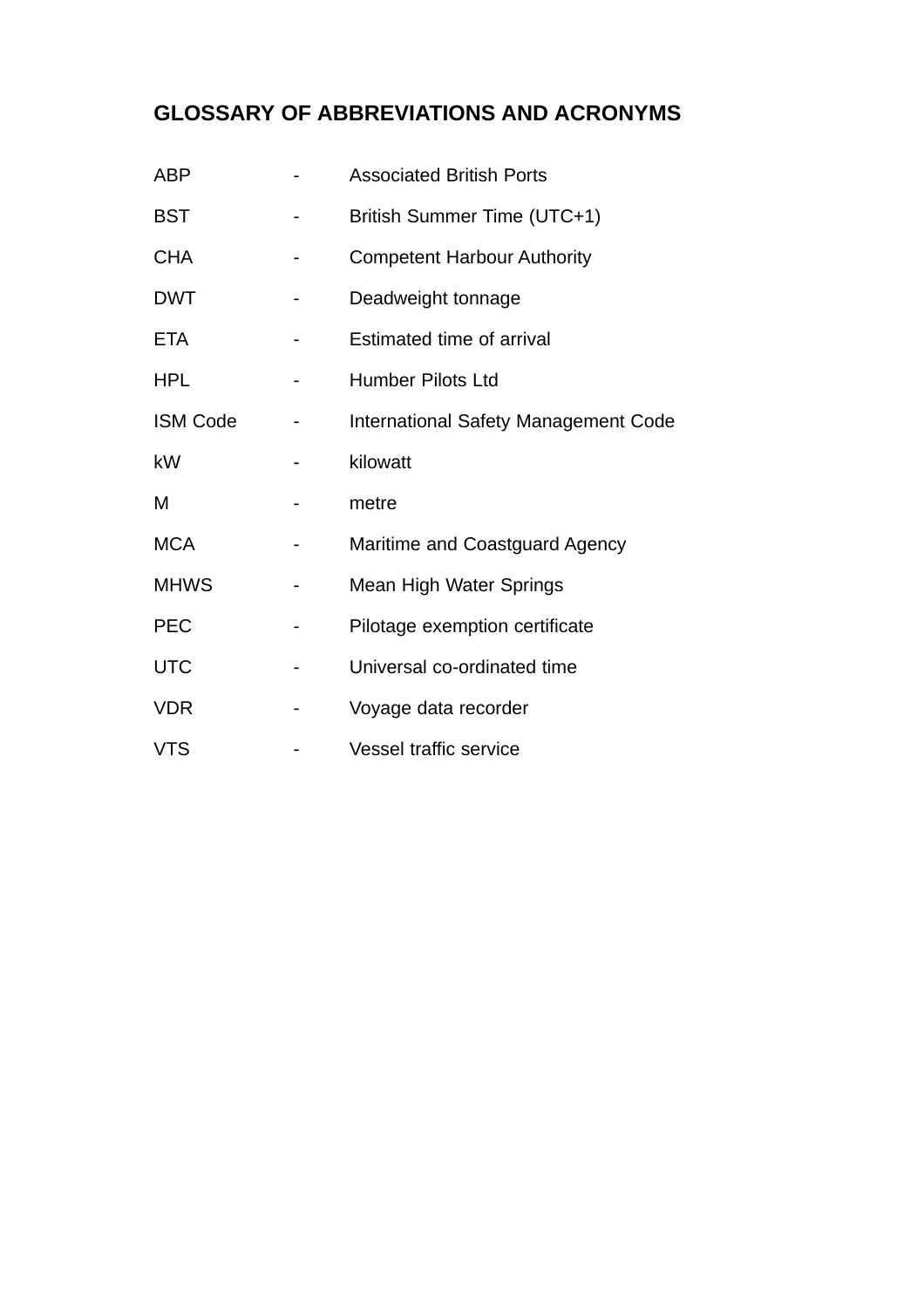## <span id="page-4-0"></span>**[SYNOPSIS](#page-2-0)**



On the evening of 29 May 2002, the Antigua and Barbuda registered general cargo vessel *Maria H* struck the railway bridge at Keadby on the river Trent.

The vessel had loaded steel pilings on Top Gunness berth, which is situated about 150m downriver of Keadby bridge. She was berthed port side alongside, facing upriver, which required her to turn off the berth before heading downriver towards the Humber and, eventually, the sea.

The vessel had a pilot on board and the last line was let go about 1½ hours before HW. The vessel was then swept on to the bridge under the influence of an approximate 3-knot spring flood tide.

The vessel suffered extensive damage to her wheelhouse, foremast and mainmast. The master was injured, suffering lacerations to his left leg. The railway bridge was only superficially damaged. No pollution occurred as a result of the accident.

The investigation found conflicting evidence regarding a number of issues.

The cause of the accident was control of the vessel being lost during the flood tide while close downriver of the Keadby railway bridge. Further contributing factors were identified which included:

- The decision to single up and move the vessel astern before turning around or leaving the berth.
- A manoeuvring plan apparently not being successfully communicated to, understood, and agreed by all parties.
- The long spring line forward being on the drum end of the forward winch and not made fast on bitts.
- The last remaining line being let go before the vessel had swung.
- The inexperience of both the master and the pilot in conducting unberthing operations on the Trent.
- The pilot being prepared to begin the singling-up operation, and possibly the swinging operation, sooner than the ideal time because of one or more of the following:
	- the falling water levels further downriver
	- the presence of an inbound vessel
	- the linesman being required by another vessel.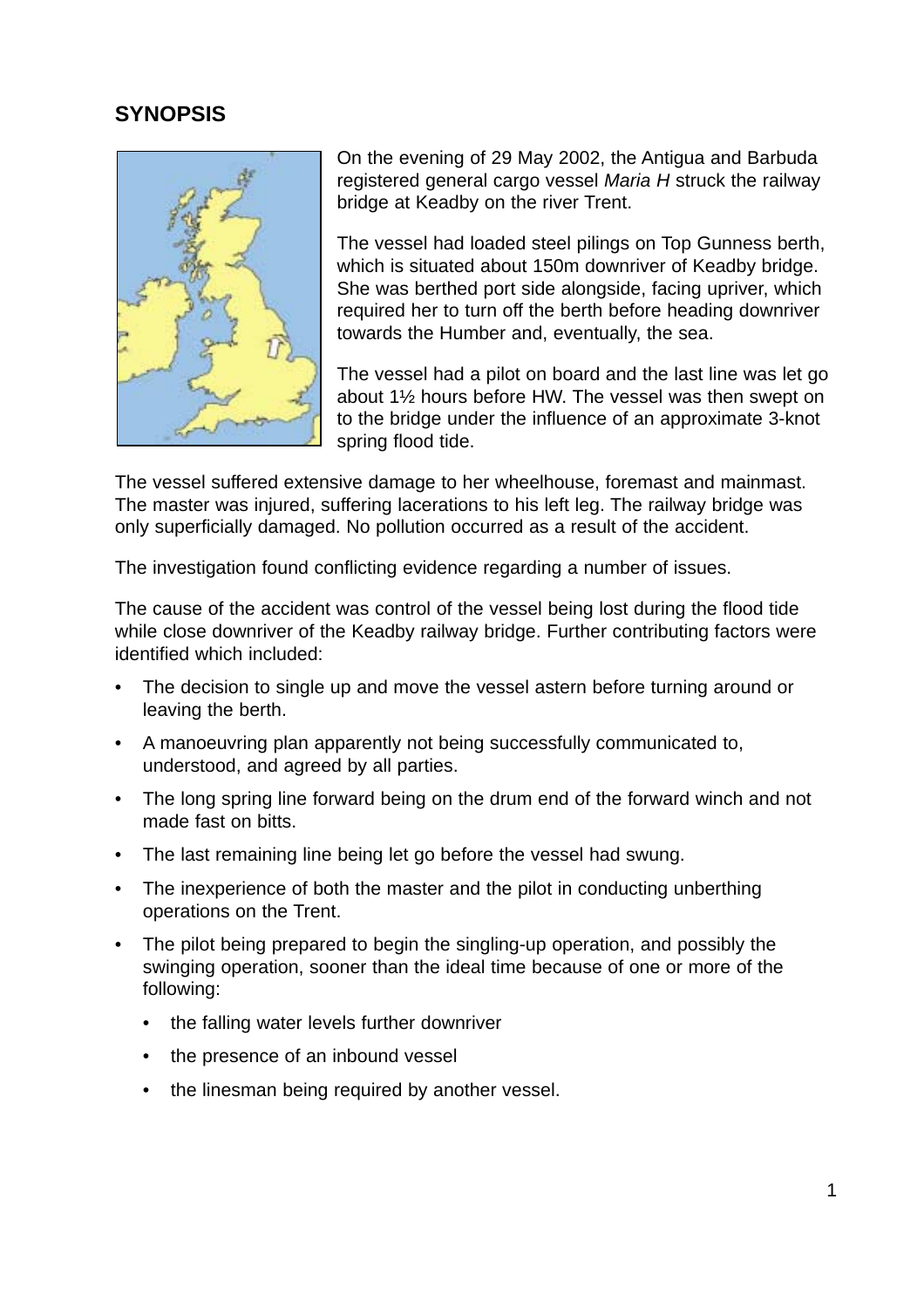Action has since been taken by Associated British Ports (ABP) (Humber) to address the relevant issues by issuing a general notice to pilots and updating its Pilot Operations Manual.

A Chief Inspector's letter has been sent to the owner of *Maria H* concerning departure planning.



Photograph courtesy of FotoFlite Photograph courtesy of FotoFlite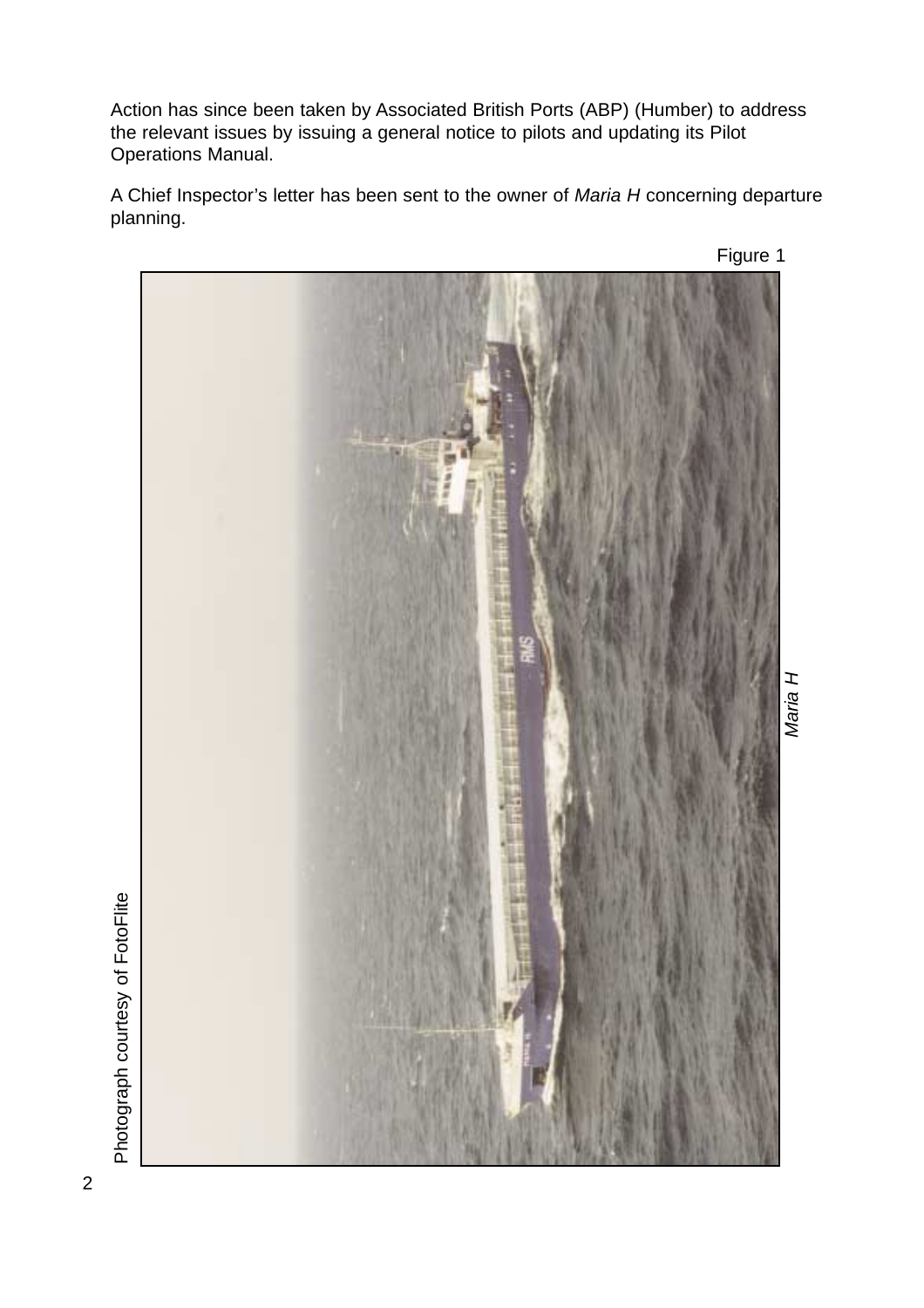# <span id="page-6-0"></span>**[SECTION 1 - FACTUAL INFORMATION](#page-2-0)**

# **1.1 PARTICULARS OF** *MARIA H* **(Figure 1) AND ACCIDENT**

## **Vessel details**

| Registered owner              |    | Klaus Hulsermann, Duisburg, Germany                                                                                                           |
|-------------------------------|----|-----------------------------------------------------------------------------------------------------------------------------------------------|
| Port of registry              |    | Haren/Ems                                                                                                                                     |
| Flag                          |    | Antigua and Barbuda                                                                                                                           |
| <b>Type</b>                   |    | General cargo                                                                                                                                 |
| <b>Built</b>                  |    | Papenburg, Germany in 1985                                                                                                                    |
| <b>Classification society</b> |    | Germanischer Lloyd                                                                                                                            |
| Construction                  |    | <b>Steel</b>                                                                                                                                  |
| Length overall                |    | 74.86m                                                                                                                                        |
| Gross tonnage                 |    | 1297                                                                                                                                          |
| Engine power and/or type      |    | MAN 4SA 441 kW with clutches, flexible<br>couplings and single-reduction reverse geared to<br>screw shaft and left-hand fixed pitch propeller |
| Service speed                 |    | $8.5 - 9$ knots                                                                                                                               |
| Other relevant info           | ÷  | Bow thruster 115 kW, conventional rudder                                                                                                      |
| <b>Accident details</b>       |    |                                                                                                                                               |
| Time and date                 |    | 2103 BST on 29 May 2002                                                                                                                       |
| Location of accident          | t, | Keadby railway bridge, river Trent                                                                                                            |
| Persons on board              | ÷  | 7 (6 crew & pilot)                                                                                                                            |
| Injuries/fatalities           |    | One person injured                                                                                                                            |
| Damage                        |    | Wheelhouse and masts substantially damaged                                                                                                    |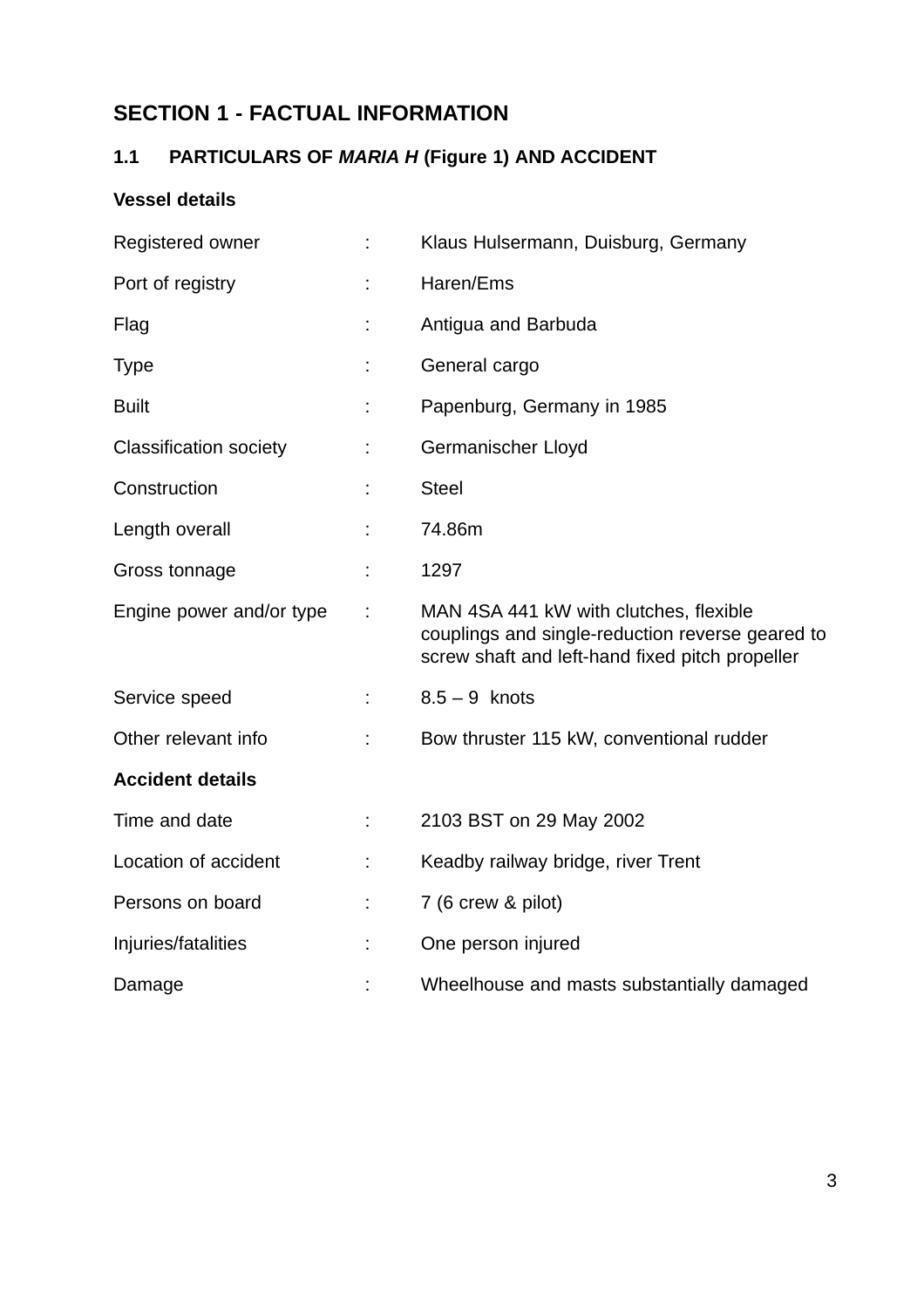#### <span id="page-7-0"></span>**[1.2 BACKGROUND](#page-2-0)**

#### 1.2.1 Keadby railway bridge **(see Figure 2)**

Keadby railway bridge, also known as King George V bridge, was built over the river Trent in 1916 and was originally designed to lift, to allow vessels to pass. However, the bridge had not been lifted for several decades. It carried both the railway line, from Cleethorpes to Doncaster, and the A18 road. It was owned and maintained by Railtrack. The steel bridge was in three sections supported by two concrete buttresses and had a vertical clearance at MHWS of 5.1m.

#### 1.2.2 Top Gunness berth **(see Figure 3)**

This berth was about 150m downriver of Keadby bridge, on the east bank of the Trent. The river was about 130m wide at this point.

Vessels berthed port side alongside, faced upriver towards the bridge, which required a turn off the berth before heading downriver towards the Humber and, eventually, the sea.

The flood tide could easily set a vessel on to the bridge and ABP's guidelines to pilots required a vessel, berthed port side alongside, not to depart the berth *until the tide has died, approximately high water Keadby – 30 mins*.

#### 1.2.3 The vessel

*Maria H* was owned by the regular master, a German national. He was on leave at the time of the accident. The vessel normally traded around north Europe, often using inland waterways. It was quite normal for her to dry out and ground while alongside on river berths.

The vessel did not have, and was not required to have, a safety management system in place, in compliance with the International Safety Management (ISM) Code.

#### 1.2.4 Humber pilots

At the end of 2001, a new pilotage service was introduced on the Humber with the competent harbour authority (CHA), Associated British Ports (ABP), employing pilots directly. The previous pilotage service, Humber Pilots Limited (HPL), was involved in an industrial dispute with ABP, which included strike action from 12 December 2001, at which time the new service took over pilotage.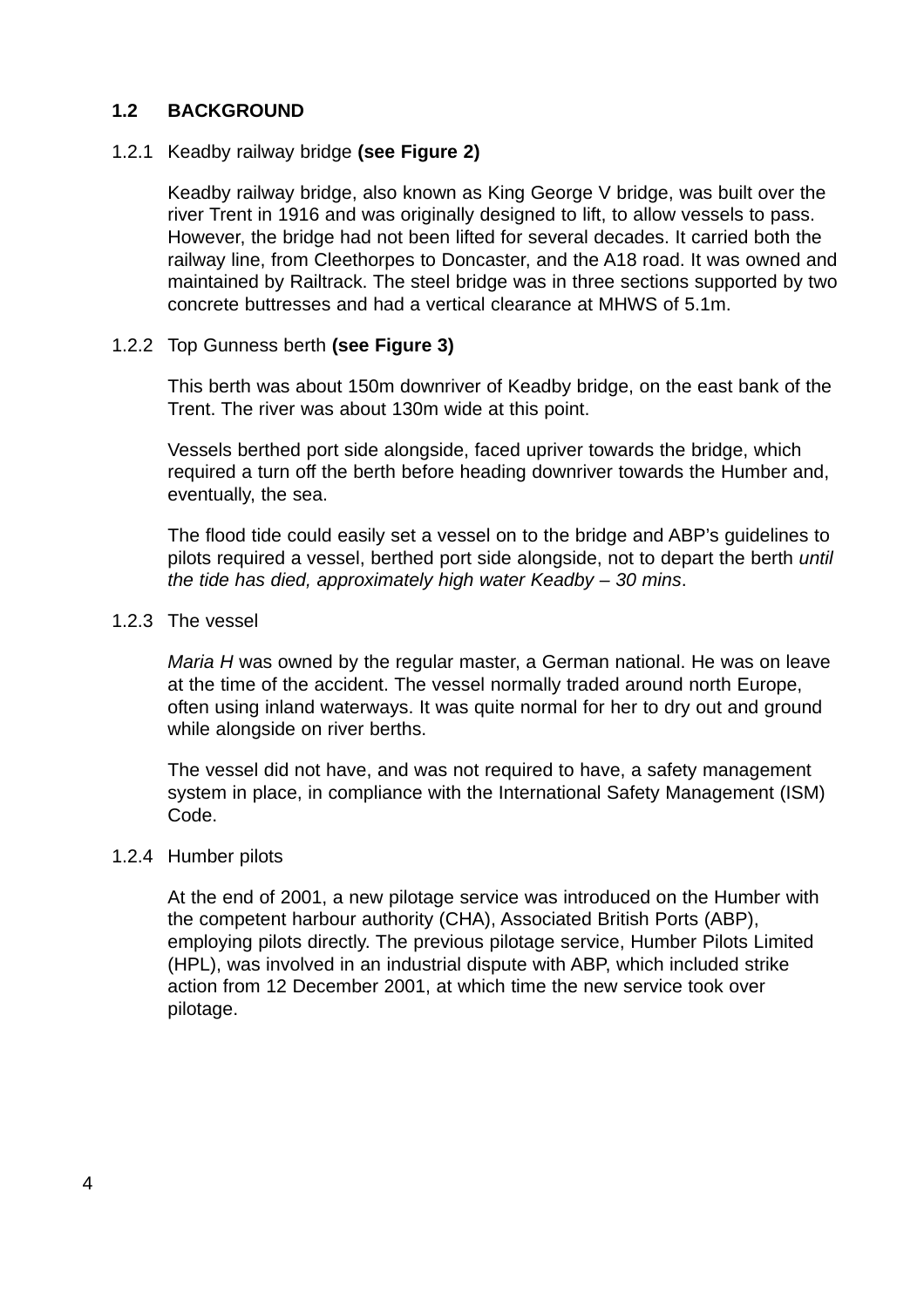

Keadby railway bridge



Top

**Gunness** berth

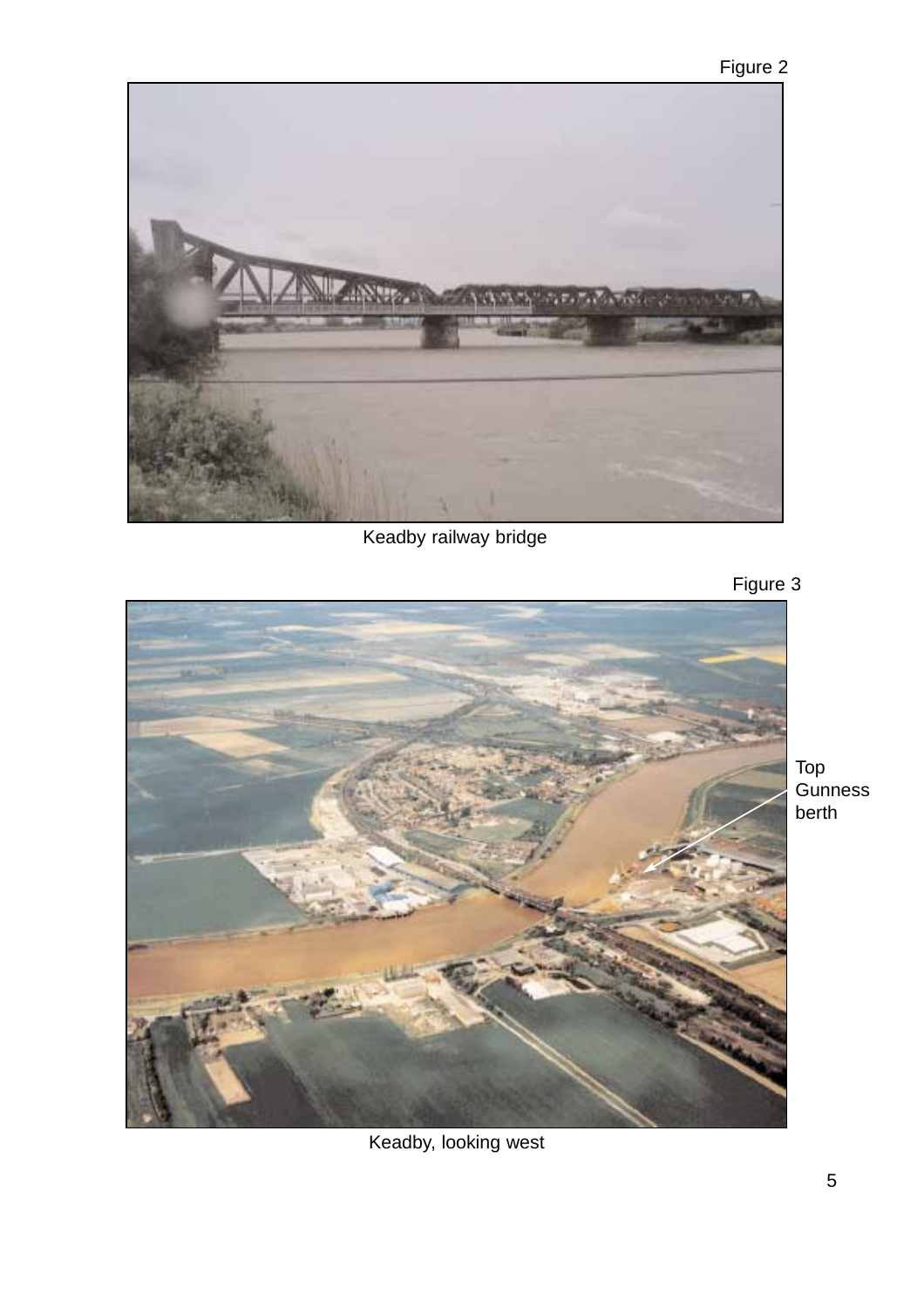#### <span id="page-9-0"></span>**[1.3 THE CREW](#page-2-0)**

The master was Polish and was 63 years of age. He had spent 32 years in the fishing industry, including several years as skipper, before joining the merchant navy in 1992. He had served on merchant vessels as relief master on several occasions, and had worked on *Maria H* as both mate and relief master for just over 12 months including leave periods. He normally relieved the master/owner when the latter went on leave. On this particular trip he had joined, as mate, on 9 November 2001, and had been relief master since 27 March 2002. He had been to Gunness once before as master, a week before the accident, and several times as mate. He did not hold a PEC and, therefore, always took a pilot. The night before the accident he had slept from 2100 until 0800.

The remaining five crew consisted of the mate and motorman, both Polish, a Portuguese ordinary seaman, an Italian deckhand and a Brazilian deckhand.

#### **[1.4 THE PILOT](#page-2-0)**

The pilot was 46 years of age and had been at sea for 29 years. He had served as master on ro-ro passenger ferries and joined ABP on 3 December 2001. He undertook pilot training for the lower river and qualified as a class 2 pilot for the majority of the lower river on 14 January 2002. This class had an upper limit of 6.5 metres draught and 20000 dwt. He was then piloting until 14 April 2002 when he was taken out of normal duty for training on the upper river and the remainder of the lower river. On 14 May 2002, he qualified as a class 2 pilot for all areas. He was on the second day of his 14-day working period, and *Maria H* was the third vessel he had piloted during this period. He had not piloted a vessel on the Trent since qualifying. He had been to Top Gunness twice before, while training, once for berthing and the other time for an intended departure which was cancelled. He had not piloted *Maria H* before but had been on board similar vessels.

#### **[1.5 ENVIRONMENTAL CONDITIONS](#page-2-0)**

At the time of the accident, the wind was SW'ly force 4, the weather was fine and the visibility good. Sunset was at 2118 BST. High water was at 2229 BST with a height of 4.3m on a spring tide. The tidal stream was flooding at about 3 knots. The clearance under Keadby bridge at the time of the accident was just over 6m.

#### **[1.6 NARRATIVE \(ALL TIMES BST\)](#page-2-0)**

See **Figure 4** for sequence of events.

*Maria H* discharged her cargo of steel plates and coils in Goole and departed at 0742 on 29 May 2002, bound for Top Gunness berth in Keadby to load a cargo of steel piling for discharge in Germany.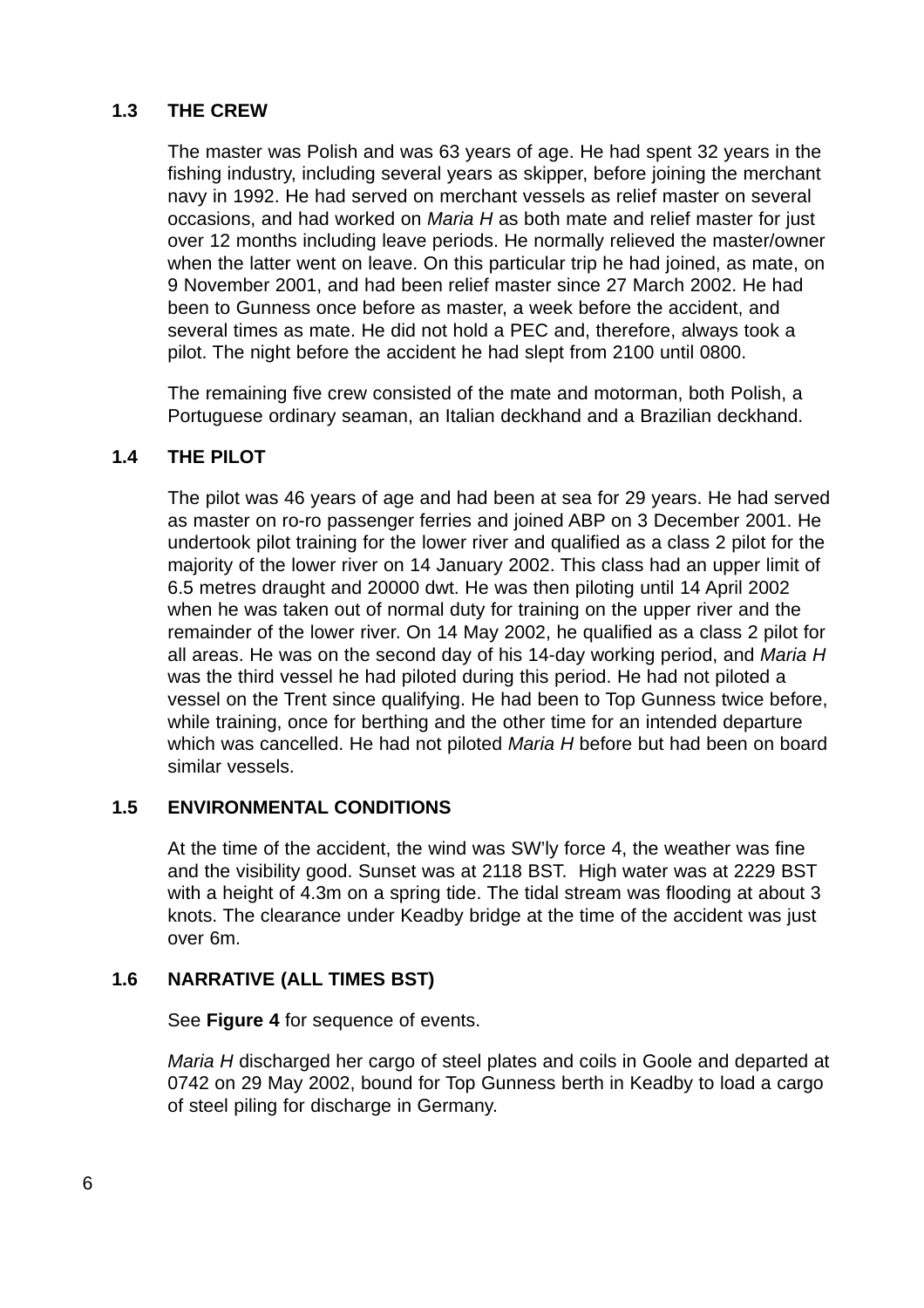

 $\overline{\phantom{0}}$ 

Sequence of events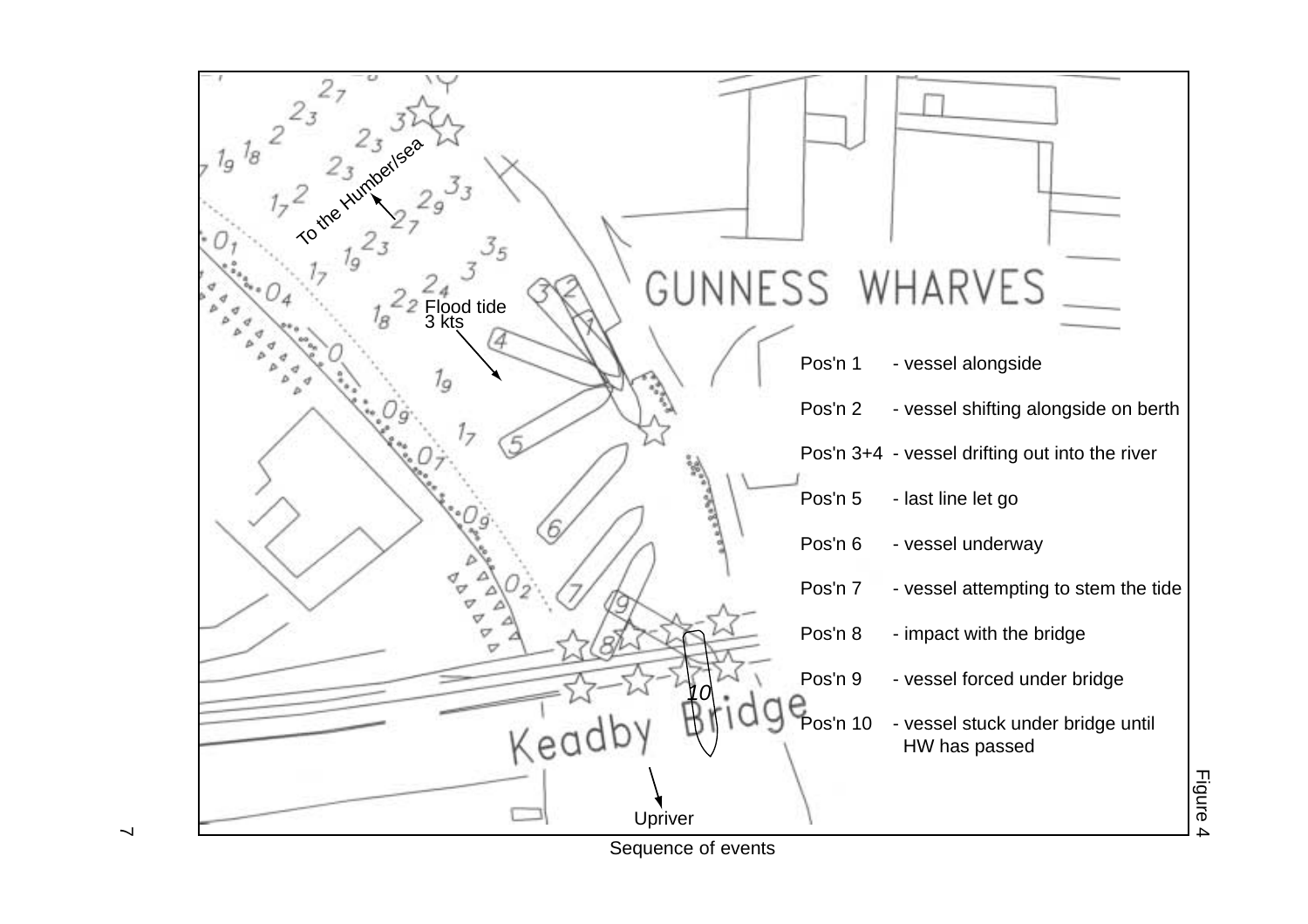High water was at 0955 and the tide was ebbing when the vessel arrived on the berth and she, therefore, berthed port side alongside at 1042. Loading began shortly after the vessel came alongside and continued all day. The vessel completed loading in the early evening, and a pilot was ordered for 2030. Her draught was 3.2m even keel and air draught 18.6m. The tie-up forward was one headline, one breastline and one spring.

The pilot was called at 1820 and told to be in the pilot office for 1920. He had departed his previous vessel at 0730 and had slept from 0800 to 1300. He shared a car with another pilot who was assigned to unberth *Sagitta,* another vessel berthed starboard side alongside on Fina berth close downriver of *Maria H,* and two other pilots bound for vessels at Grove.

The pilot boarded at 2020, and went to the bridge where he met the master. There then followed a discussion regarding the intended manoeuvre. The master informed the pilot about the vessel's propeller being left-handed, the rudder configuration, the bow thruster size and the normal speed being about 8.5 knots. From this information, the pilot deduced the vessel was not very powerful. It was agreed that a spring would be run around from the starboard bow and used for leverage during the swinging operation so as to head downstream. It was also agreed that the vessel would move astern a few metres to prevent the bow becoming trapped and also give better leverage for the swing. At around the same time, the vessel would single up, letting go the breastline, which would become the long spring. This was so that the linesman could be used while he was available, as he would soon be required by *Sagitta.* The pilot informed the master that two ships were inbound for both Fina and Top Gunness berths. The pilot did not ask VTS or the other vessels direct for their ETAs.

There is a conflict of evidence as to whether the plan was to single up, move astern and stay on the berth until closer to high water, turn around and resecure alongside, or leave immediately.

The master had the conduct of the navigation and sat in the bridge chair throughout the accident, with the pilot standing to one side of him.

The master spoke to his crew, who were standing by fore and aft, in Polish, which the pilot was unable to understand. The pilot told the master that it was now okay to move astern; the master used the engines to move the vessel to the required position. The vessel singled up to a sternline, the original spring forward and the long spring run around from the starboard bow. This latter line was led to the port winch, via roller fairleads, and turned around the drum end.

There is conflicting evidence as to whether the pilot then advised the master to take up the slack on the stern line, or to let it go. The pilot's attention was then focused on checking if the long spring line was snagged under the anchor. While he was looking forward, the master told his crew aft to let go the sternline.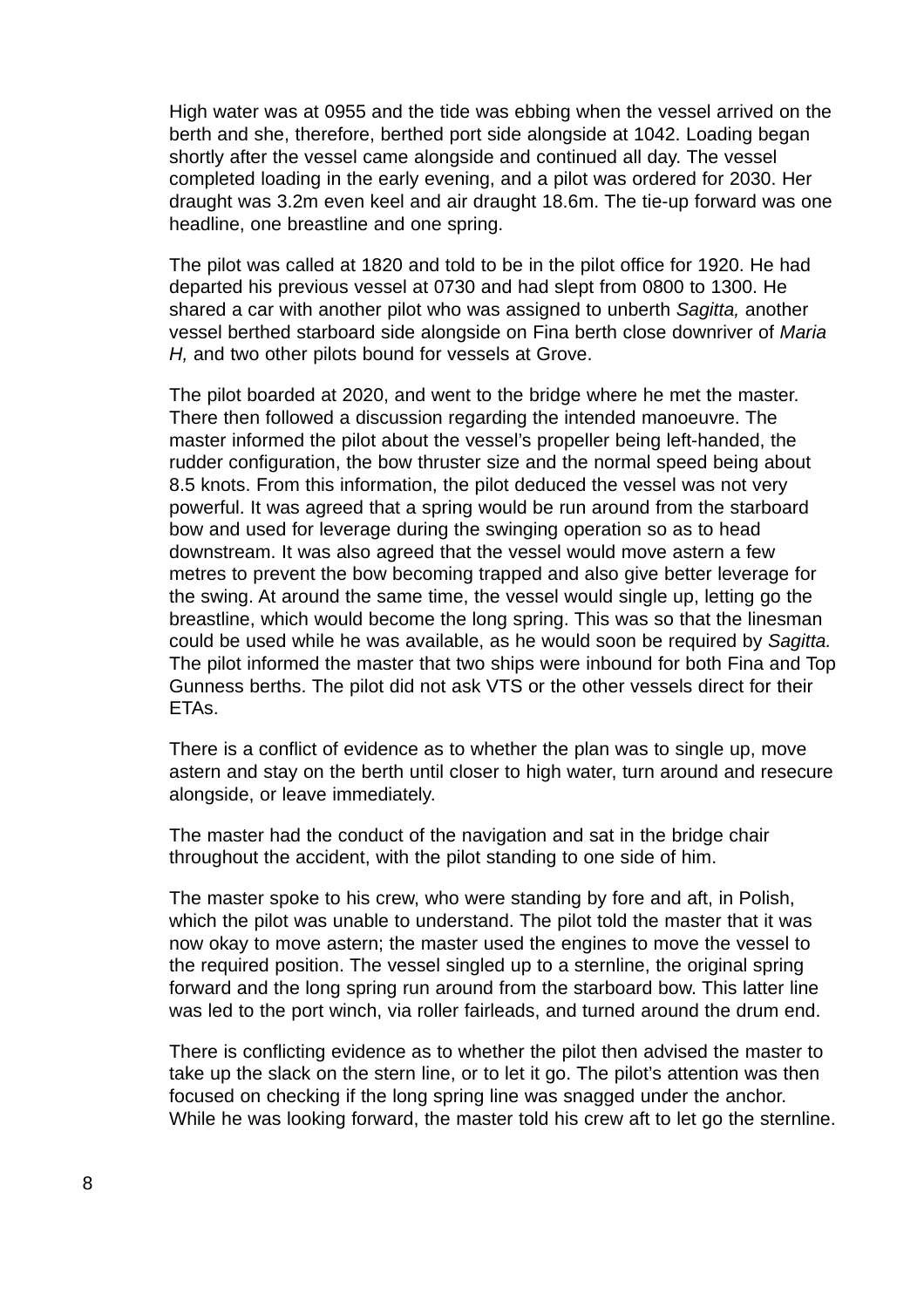The crew slackened down the sternline and told the linesman to let it go, which he did.

The stern then started to move out into the river under the influence of the tide. The vessel was swinging, pivoting on the long spring forward and, to a lesser extent, the original forward spring. The original spring was then let go as the long spring provided a better pivot. The vessel, in a short period of time, was 90° to the berth and the master and pilot were confident she would soon be stemming the tide.

At this point, the spring line came under a lot of tension and started surging on the drum end. It then slackened abruptly and a bight of the line entered the water. Seeing this, the pilot and master became concerned that the vessel was not yet stemming the tide and had lost the pivoting ability of the one remaining line. Conversations then took place, in Polish, between the master and the crew forward.

The remaining line was then let go by the linesman. There is a conflict of evidence as to whether he was told to let it go by the crew forward.

The vessel was now virtually beam on across the river and at the mercy of the flood tide. The bow thruster was put to port, the rudder hard-over to port and the engine ahead. The engine was not put to full ahead initially, as the master was concerned that it might stall; it was set to about half ahead; the pilot advised maximum power ahead.

The head started to come around to port and the engines were put to full ahead about 40m from the bridge. At this point, the port anchor was dropped, it took more than one attempt to let go but, once out, was clearly dragging and did not have much impact; about 2 shackles were let out.

Shortly after 2100, the vessel struck the bridge from astern. The mainmast was badly damaged and the wheelhouse was pushed forward about 45°. The wheelhouse windows shattered and the master's left leg was lacerated.

The vessel then pivoted on the central buttress of the railway bridge and was, at one stage, lying starboard side alongside the bridge. The bow then went under the eastern side of the bridge, removing the foremast, and the vessel was then wedged in position with the wheelhouse remains preventing the entire vessel from moving upriver under the bridge **(see Figure 5)**.

As the tide continued to rise, the wheelhouse became more compacted and further damage occurred. A barge was contacted, and came alongside the starboard quarter and took the master back to the berth. An ambulance then took him to hospital.

The emergency services were called and Railtrack officials closed the bridge to cars and trains for inspection.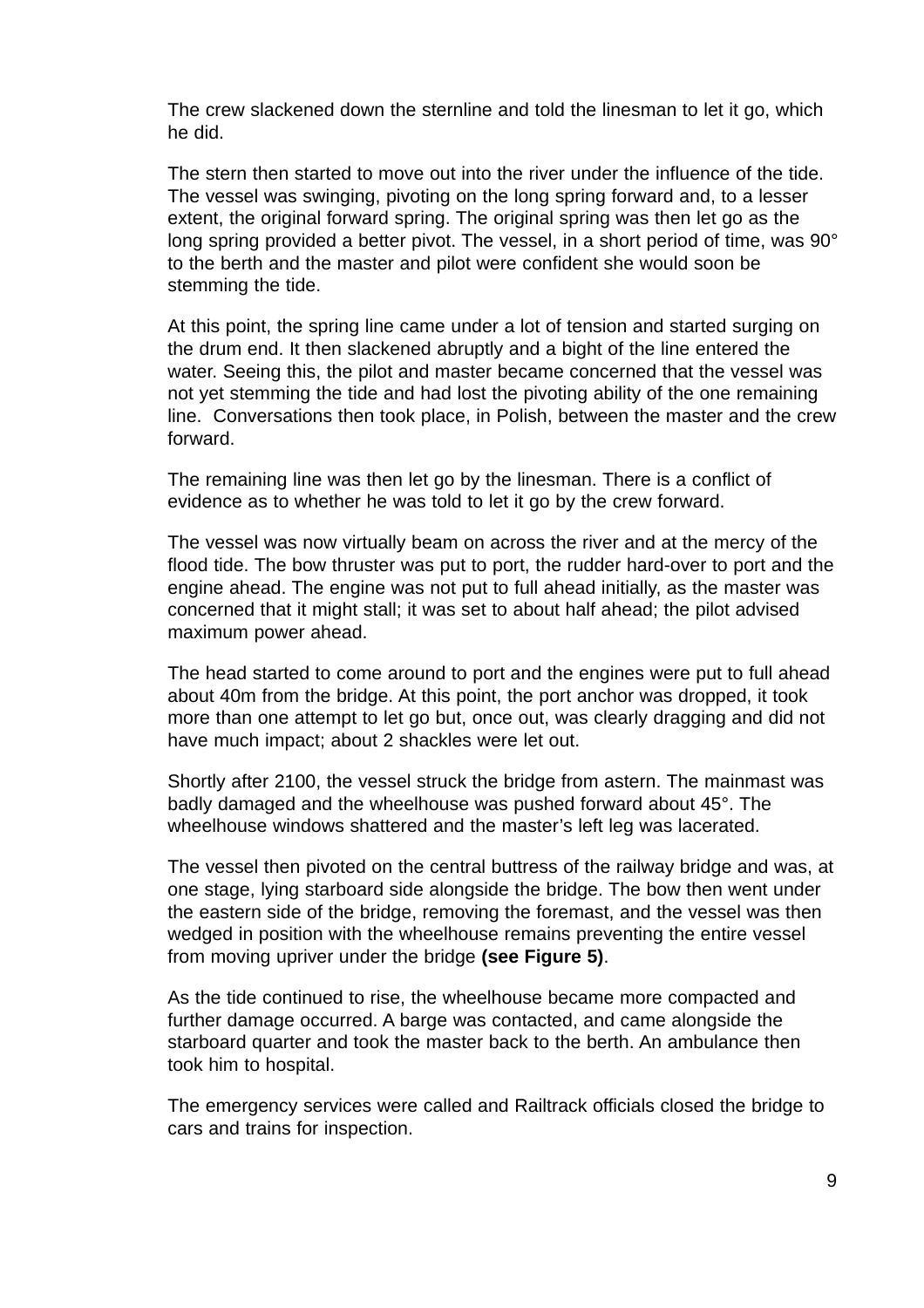

Vessel stuck under bridge (taken from east bank)

The pilot was then on deck and, together with the mate, decided to wait until high water passed and then use the anchors to reberth. Ballast was put in forward as the pilot was concerned the remains of the foremast might be caught on the bridge as the vessel moved astern. The rudder controls, but not the engine, could be operated from the bridge, by now a precarious and hazardous place. The pilot did not want to use the engine directly from the engine room because communications would have to be relayed.

The port anchor was weighed initially and then, as the vessel started to drift astern, both anchors were let go and worked as required until lines were sent ashore and the vessel reberthed at Top Gunness, with the assistance of a Humber rescue launch, at 0030 on 30 May 2002.

The master returned subsequently to the vessel, after medical treatment, at 0045. He had taken, and passed, an alcohol breath test while at the hospital.

The master required further medical attention to his leg. The vessel suffered extensive damage to her wheelhouse, foremast and mainmast **(see Figures 6 & 7)**. The bridge sustained only superficial damage and was closed for 2 hours until inspections were completed. No pollution occurred as a result of the accident.

The vessel remained alongside until the next day, when she was moved to a lay-by berth at Keadby and then on to Burton Stather. In July 2002, she was taken to Hull for repairs.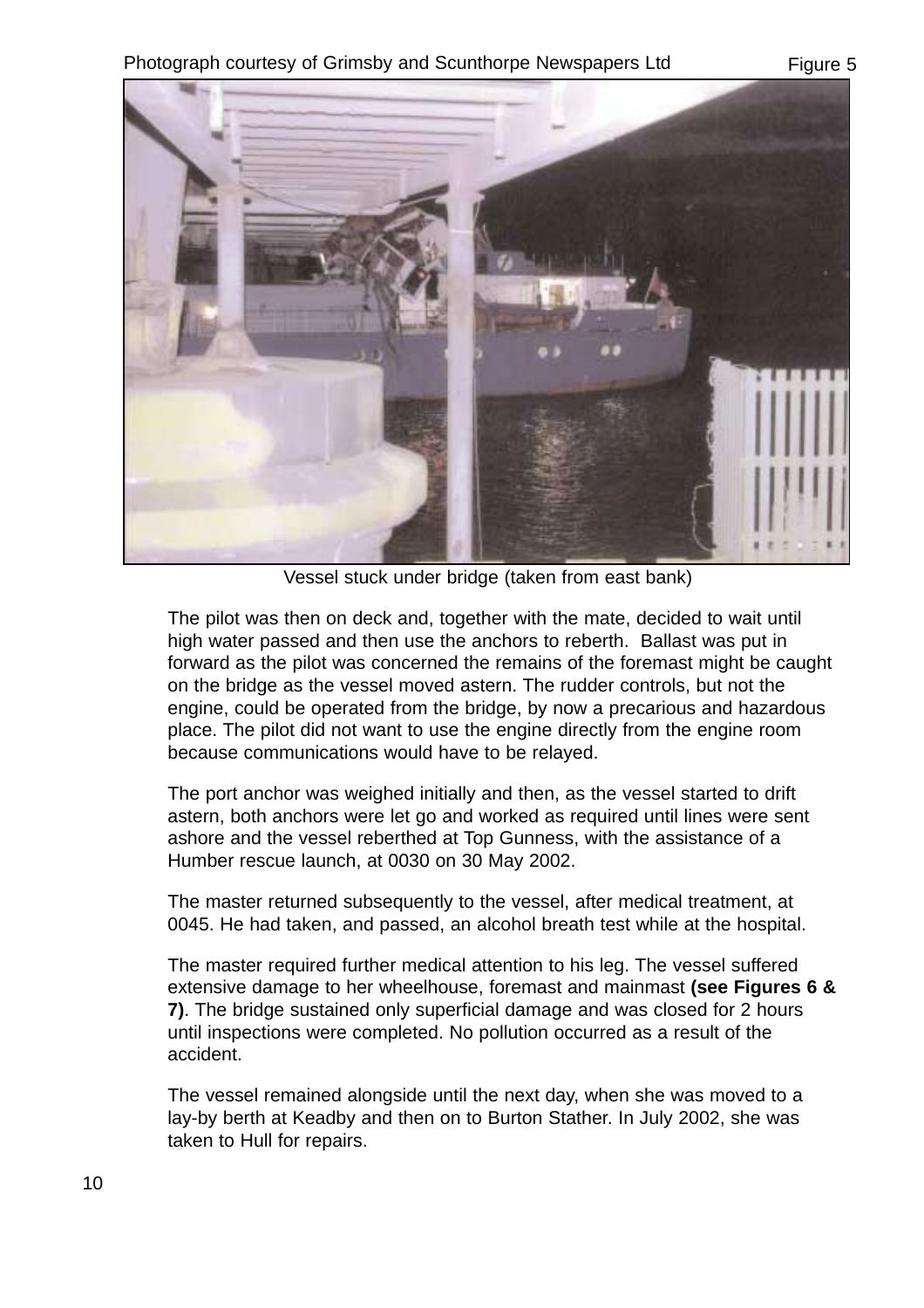After the accident, the MCA detained the vessel following a Port State Control inspection. She was subsequently repaired and released by the MCA in late September 2002.





Damage to vessel

Figure 7



Damaged wheelhouse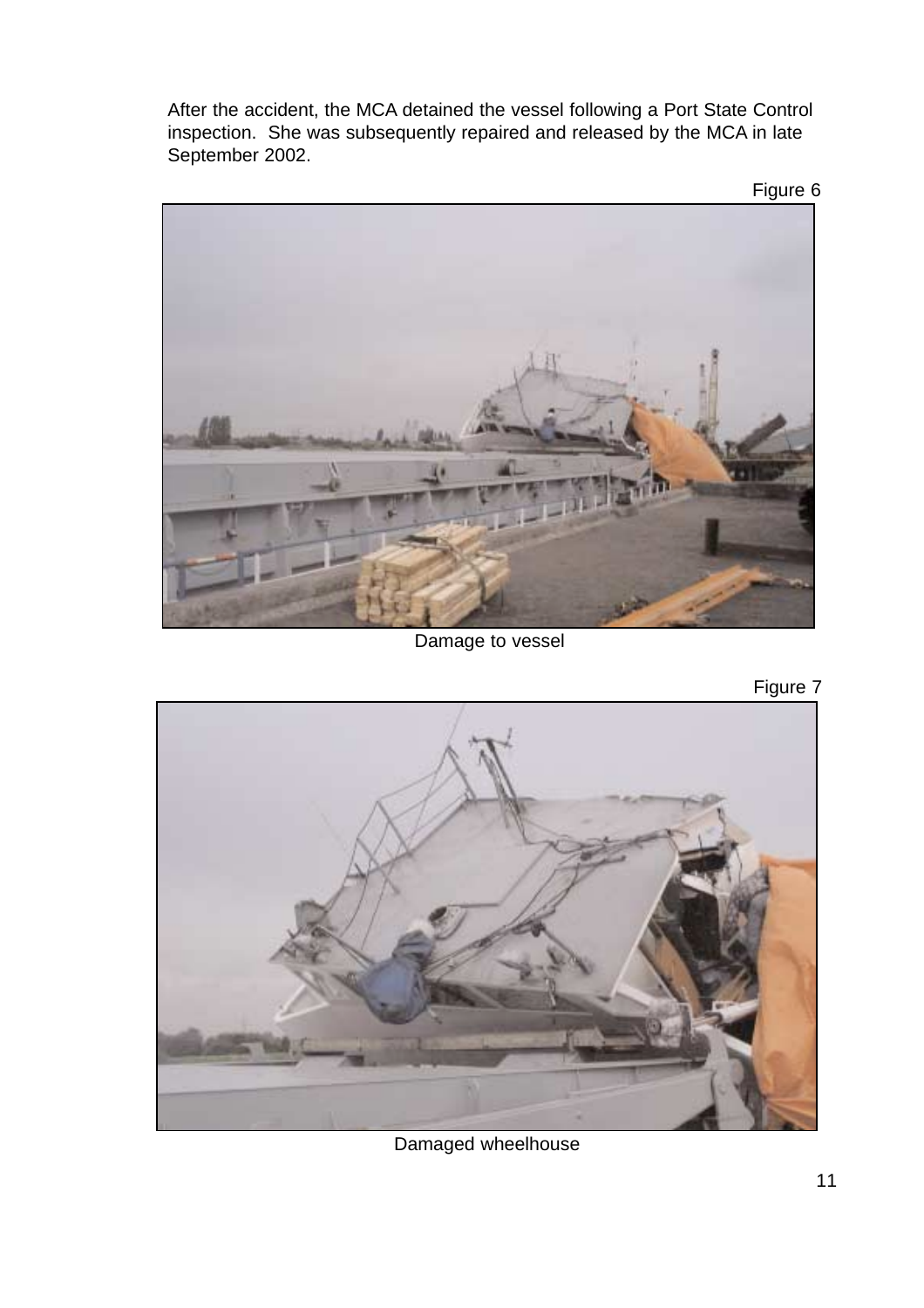#### <span id="page-15-0"></span>**[1.7 ACTION TAKEN SINCE THE ACCIDENT](#page-2-0)**

Since the accident the CHA has issued General Notice to Pilots No 35 **(see Annex)**, and has updated its Pilot Operations Manual with respect to departure from Top Gunness berth when a vessel is berthed port side alongside. The procedure includes a need to:

- Discuss the intended manoeuvre to swing the vessel on the berth, including the timings of such a manoeuvre in relation to HW Keadby, with all interested parties.
- Not attempt to single up until the flood tide has eased sufficiently, usually not earlier than 30 minutes before HW Keadby.
- Resecure the vessel starboard side to the berth when there is insufficient time remaining after completing the swing to continue on passage to sea.

#### **[1.8 MASTER/PILOT RELATIONSHIP](#page-2-0)**

The vessel's master is charged with the responsibility for the safety of his vessel; pilots are engaged to assist with navigation in confined waters and to facilitate port approach, berthing and departure. The pilot is the local expert and has unique specialised knowledge and ability, but he never takes command of the vessel. He will normally advise the master as necessary and usually have full conduct of the navigation. This is, however, very different from having command of the vessel. The master has the ultimate responsibility and it is often the case, especially on small vessels, that, during manoeuvring, the master chooses to take the conduct of the navigation himself, with the pilot continuing to provide advice.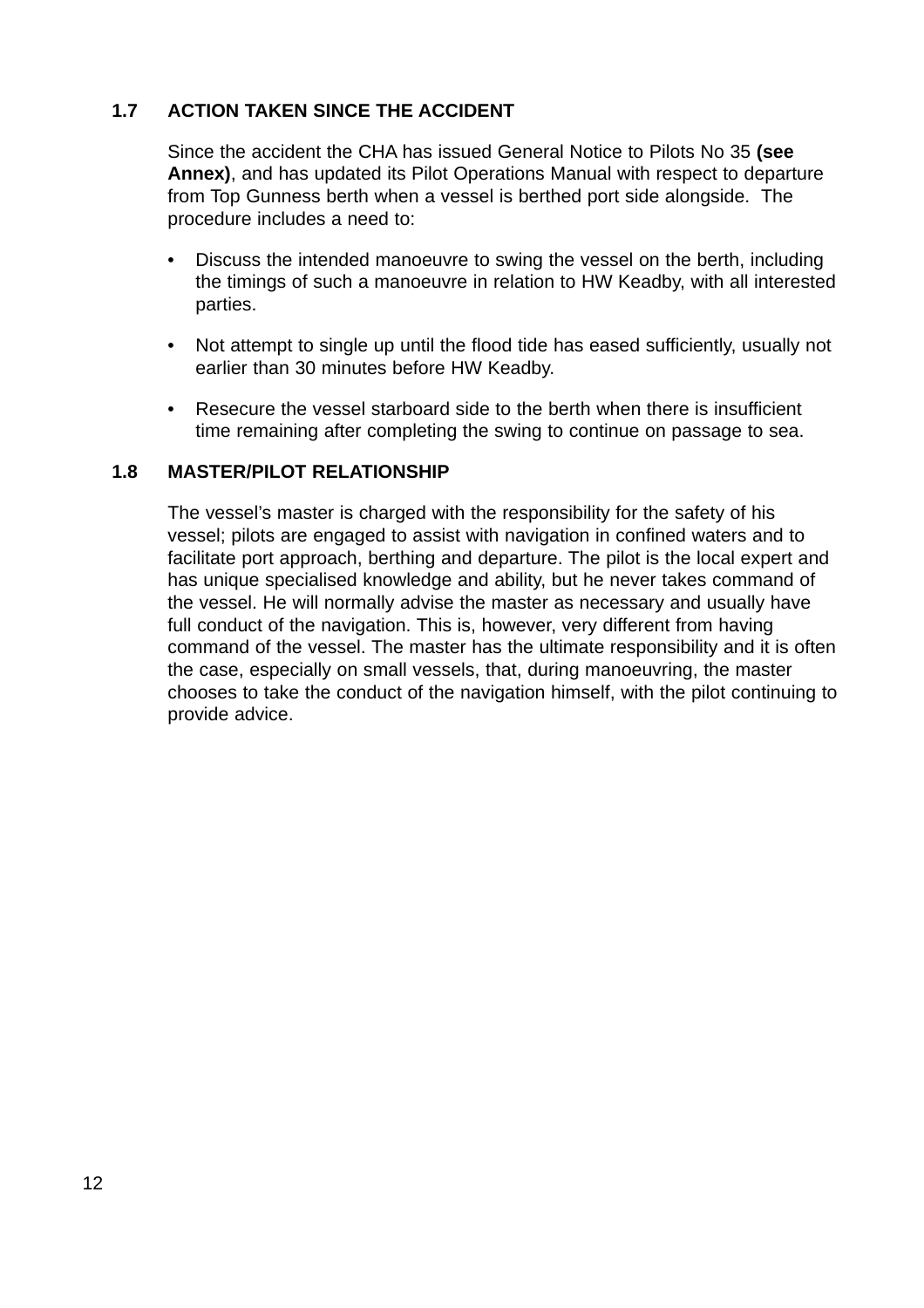## <span id="page-16-0"></span>**[SECTION 2 - ANALYSIS](#page-2-0)**

#### **2.1 AIM**

The purpose of the analysis is to determine the contributory causes and circumstances of the accident as a basis for making recommendations to prevent similar accidents occurring in the future.

#### **[2.2 THE MANOEUVRE](#page-2-0)**

#### 2.2.1 Planning

Good communication and clear planning is essential in the master/pilot relationship, especially as the pilot may be unfamiliar with the vessel and the master unfamiliar with the port.

In this case, the extent of the agreed plan cannot be ascertained with certainty because of conflicting evidence. If a Voyage Data Recorder (VDR) had been fitted, voice recordings could have been used to verify the detail. Unfortunately, *Maria H* did not have, and was not required to have, a VDR fitted. The common ground is that it was agreed that a spring would be run around from the starboard bow and used for leverage during the swinging operation. It was also agreed that the vessel would move astern a few metres to prevent the bow becoming trapped, and also give better leverage for the swing. At around the same time, the vessel would single up, letting go the breastline, this line becoming the long spring. This was so that the linesman could be used while he was available, as he would shortly be required by *Sagitta.*

A conflict arises as to whether the pilot intended to leave the berth when the above was completed, turn around and resecure alongside, or to stay alongside until much closer to high water.

If the pilot's intention was to turn around and resecure alongside or leave the berth at this time, then this was extremely hazardous, given the strength of the tidal stream, and was also contrary to the CHA's own guidelines stating that vessels should wait until approximately 30 minutes before high water. If his intention was to stay, then the master did not understand this because he instructed the crew aft to let go the sternline. The sternline was let go at about 1½ hours before high water, one hour before the guideline.

Apparently, a plan for leaving the berth was not successfully communicated to, and understood and agreed by, all parties, which should have included the linesman, the crew, and the pilot on *Sagitta.*

Neither VTS, nor the pilot, had been aware which side alongside *Maria H* was berthed. The pilot found out when he arrived at the berth. The pilot's preplanning would obviously revolve around which side to the vessel was berthed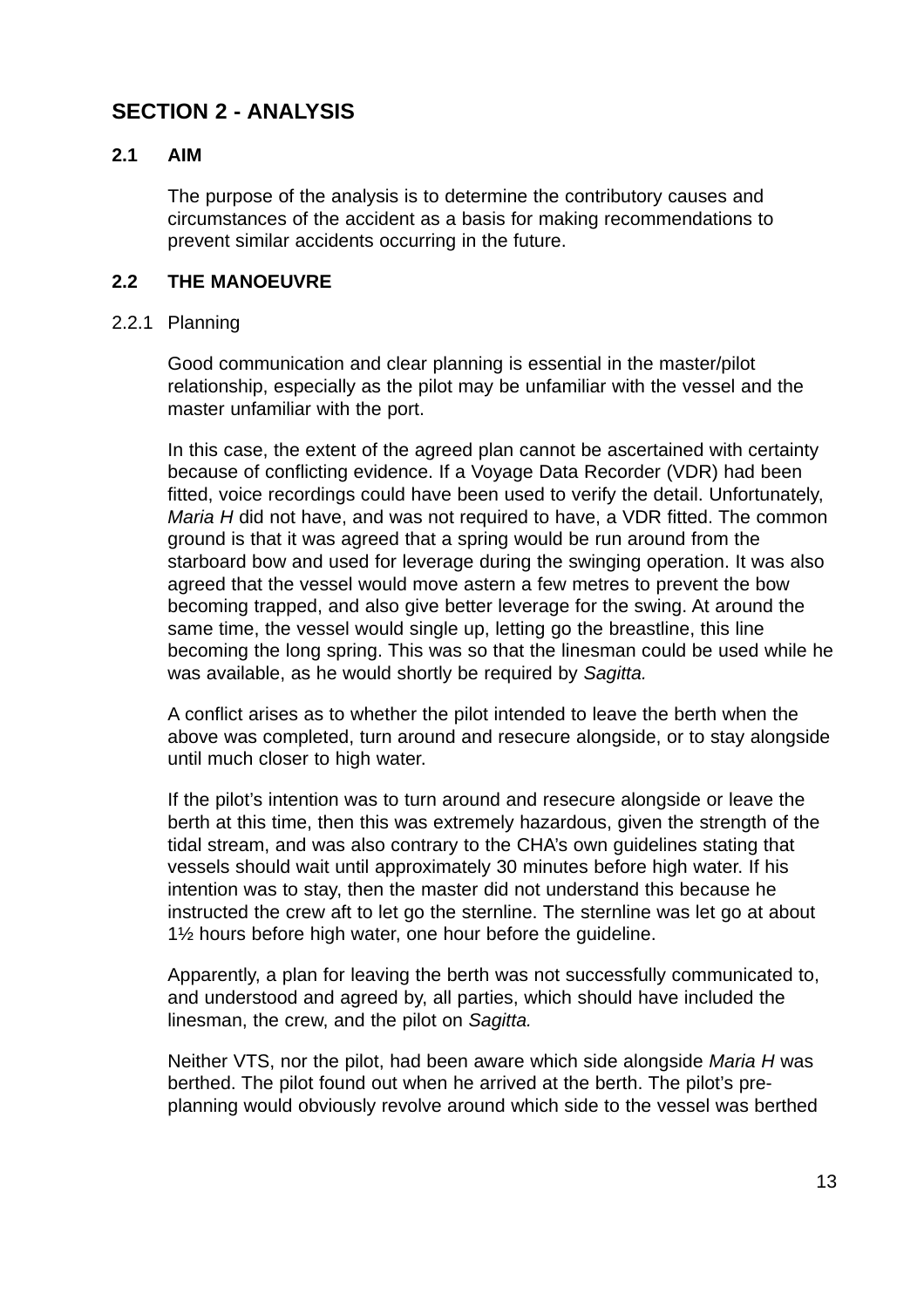and whether she would be able to make it down the river in one tide. When VTS scheduled inbound traffic for this berth, the fact that vessels berthed port side alongside were required to wait until high water was almost reached before swinging, was not taken into account.

The pilot could have checked on the ETA of the inbound vessel by calling her direct, as he knew her name, or by calling VTS. However, he chose to do neither.

The pilot was prepared to begin the singling-up operation, and possibly the swinging operation, sooner than the ideal time because of one, or more, of the following:

- the falling water levels further downriver
- the presence of an inbound vessel
- the linesman being required by another vessel.

When scheduling inbound traffic, taking account of the need for vessels, berthed port side alongside, to swing near HW, would help to alleviate any concern the pilot and master might have in departing the berth without delay. This has since been addressed by ABP **(see Section 2.2.3)**.

On boarding the vessel, the pilot and the master were aware it was still over two hours until high water. In exchanging information and formulating an agreed plan, taking full account of the following might reasonably have led them to allow *Sagitta* to sail first, and for *Maria H* to stay in position on the berth, with all lines made fast until closer to slack water:

- The strength of the tidal stream.
- The close proximity of the low bridge upstream.
- The vessel's low engine power.
- The master's concern about the engine stalling.
- The potential language problems that might exist.
- The potential for parties to misunderstand the intentions of others.
- The pilot's inexperience on the Trent since qualifying.
- ABP's guidelines not to depart the berth until approximately 30 minutes before HW.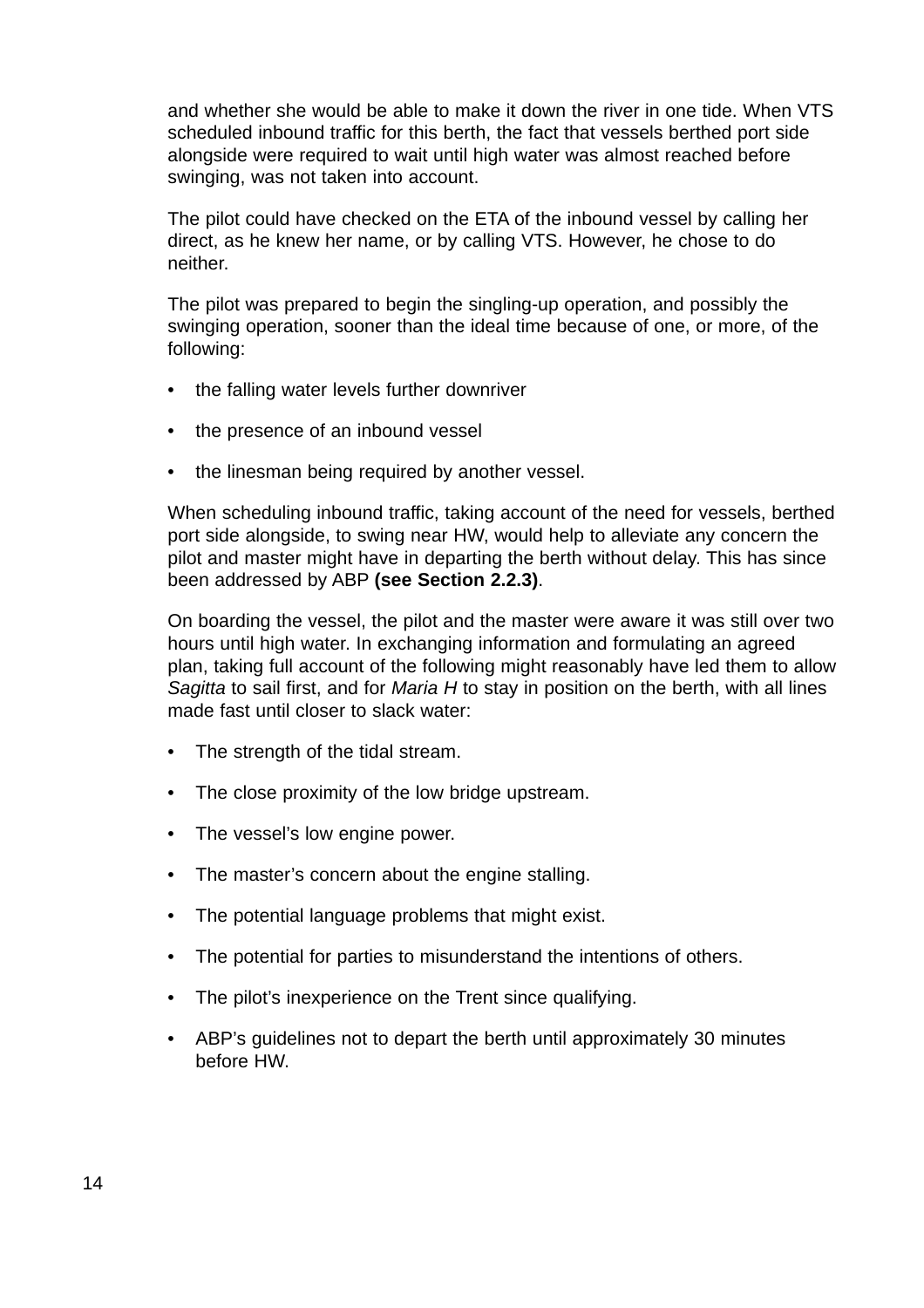#### <span id="page-18-0"></span>2.2.2 Actions

#### Before leaving the berth

If the pilot intended to stay on the berth, his suggestion to move the vessel astern and single-up was based on his assumption that the master understood his intention to remain alongside. The master, however, believed that the pilot intended to manoeuvre after moving astern and not to wait for the tide. The decision to single-up and move astern, was made with the pilot's full knowledge that there was still over an hour until the CHA's guideline's recommended time for unberthing. With the strength of the flood tide at this time, and having to wait for at least an hour, it would have been wise to have held on to all the vessel's lines and to have stayed in position until the recommended time. The inbound vessel, the linesman being required by another vessel and the falling tide, while on passage downriver, might have contributed towards the pilot's decision.

There was an assumption made by the master, that the pilot had carried out this manoeuvring operation before. The master had been to the berth several times as mate, but only once before as master. The pilot had not worked on the Trent since qualifying. The previous experience of both the master and the pilot in conducting the operation was, therefore, extremely limited, although both were aware of the principles and requirements involved in turning around or departing the berth. If one or both had been more experienced it is quite likely that more caution would have been shown, and the decision to move would not have been made.

The pilot had a training period considerably shorter than an HPL pilot would have had before piloting a vessel departing a berth on the Trent. His training period was, however, intensive and included detailed examination regarding manoeuvring on the Trent at all states of the tide. He had, therefore, duly satisfied the CHA that he was suitable to pilot a vessel of this size. He had also successfully performed unberthing operations during spring tides, elsewhere in the district, before this accident and was a very experienced shiphandler on all sizes of vessel.

The master could have refused to turn around or leave the berth or to move his vessel astern and single up, if he considered it unsafe, regardless of his interpretation of the pilot's advice. However, he agreed to do both.

The master decided to take the conduct of the navigation himself for the manoeuvre. He preferred to do his own manoeuvring while berthing and unberthing. It is quite normal on small vessels for the master to take over the conduct of the navigation himself, during manoeuvring operations, with the pilot continuing to advise.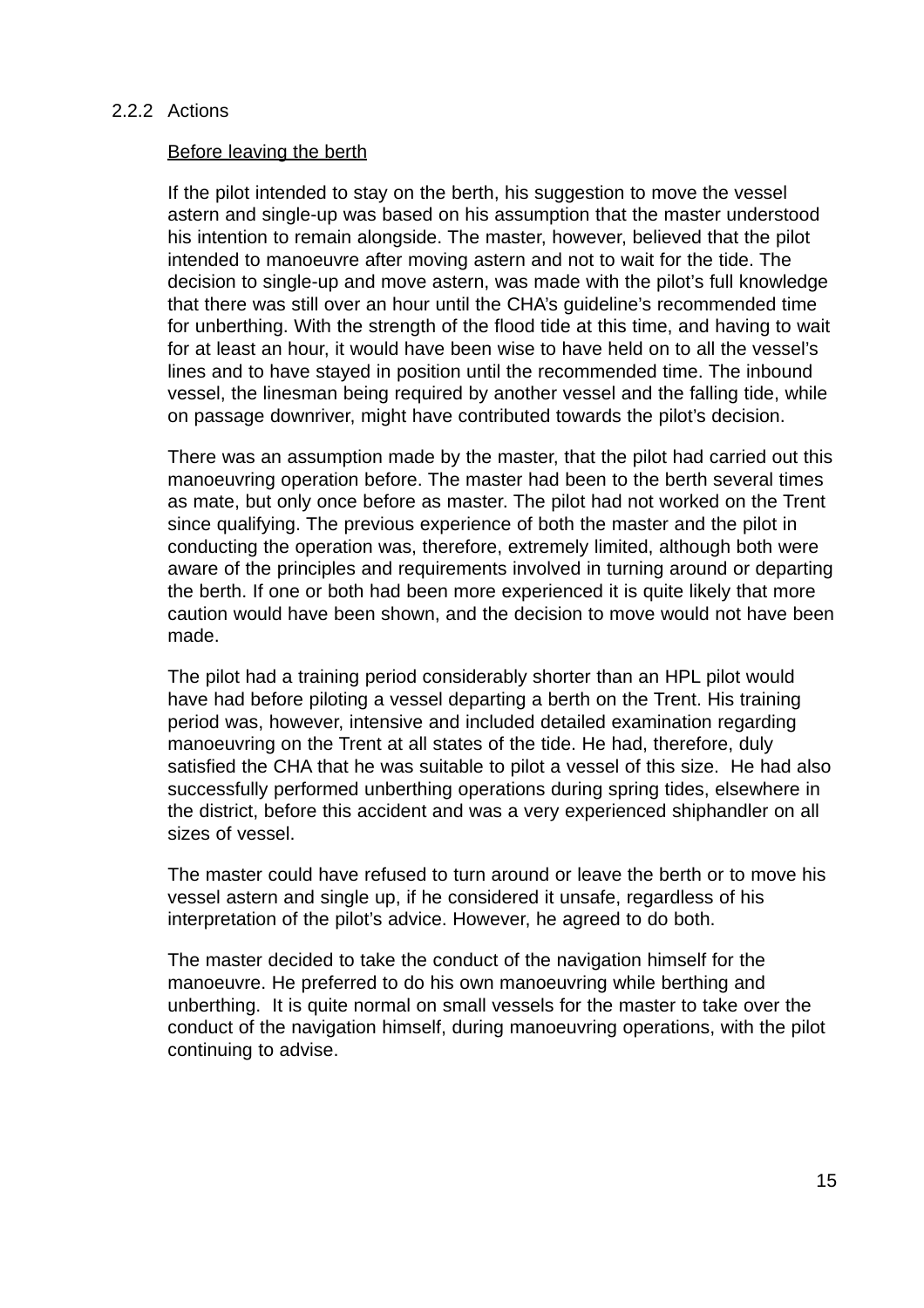The master is normally more familiar with his vessel's manoeuvring characteristics than the pilot, although the pilot is more familiar with the port than the master. The manoeuvre had been discussed upon the pilot boarding, with the pilot talking the master through the procedure. As long as the pilot continues to provide advice, there is no reason to believe it will have an adverse effect on the safe conduct of the operation.

Good communication and clear planning is essential in the master/pilot relationship and all parties involved in the operation should be made aware of, and agree to, the plan. The evidence suggests there were misunderstandings between the master, the pilot, the linesman and the crew. Because of the conflicting evidence, the extent of the agreed plan is uncertain.

However, regardless of what the agreed plan was, the vessel's sternline was let go at a time when the pilot was distracted, thereby denying him an opportunity to recover the situation. *Maria H* then drifted out into the river and began swinging to the flood, pivoting on the long forward spring line.

#### On leaving the berth

The vessel was swinging and, in a short period of time, was 90° to the berth. The master and pilot were confident that she would soon be stemming the tide.

The remaining line then surged and jumped off the drum end, and a bight of it entered the water. This line was then let go by the linesman. There is conflicting evidence as to whether or not the crew forward told the linesman to let it go.

Having the spring line turned around on the drum end, and not made fast on the bitts, indicates there was an assumption made by the crew that the line would hold on the drum end. The load on the line while under the influence of the flood tide was great. This suggests that the crew underestimated or were unaware of the load that was to be taken by the line. Making the line fast on the bitts would have eliminated the possibility of the line surging, jumping off the drum end and becoming slack.

If the line had not been let go it could have been heaved up again and made fast. However, it was let go and this option was removed.

Once the line was let go, control was lost and the flood tide dictated the direction and rate at which the vessel was set upriver towards the bridge.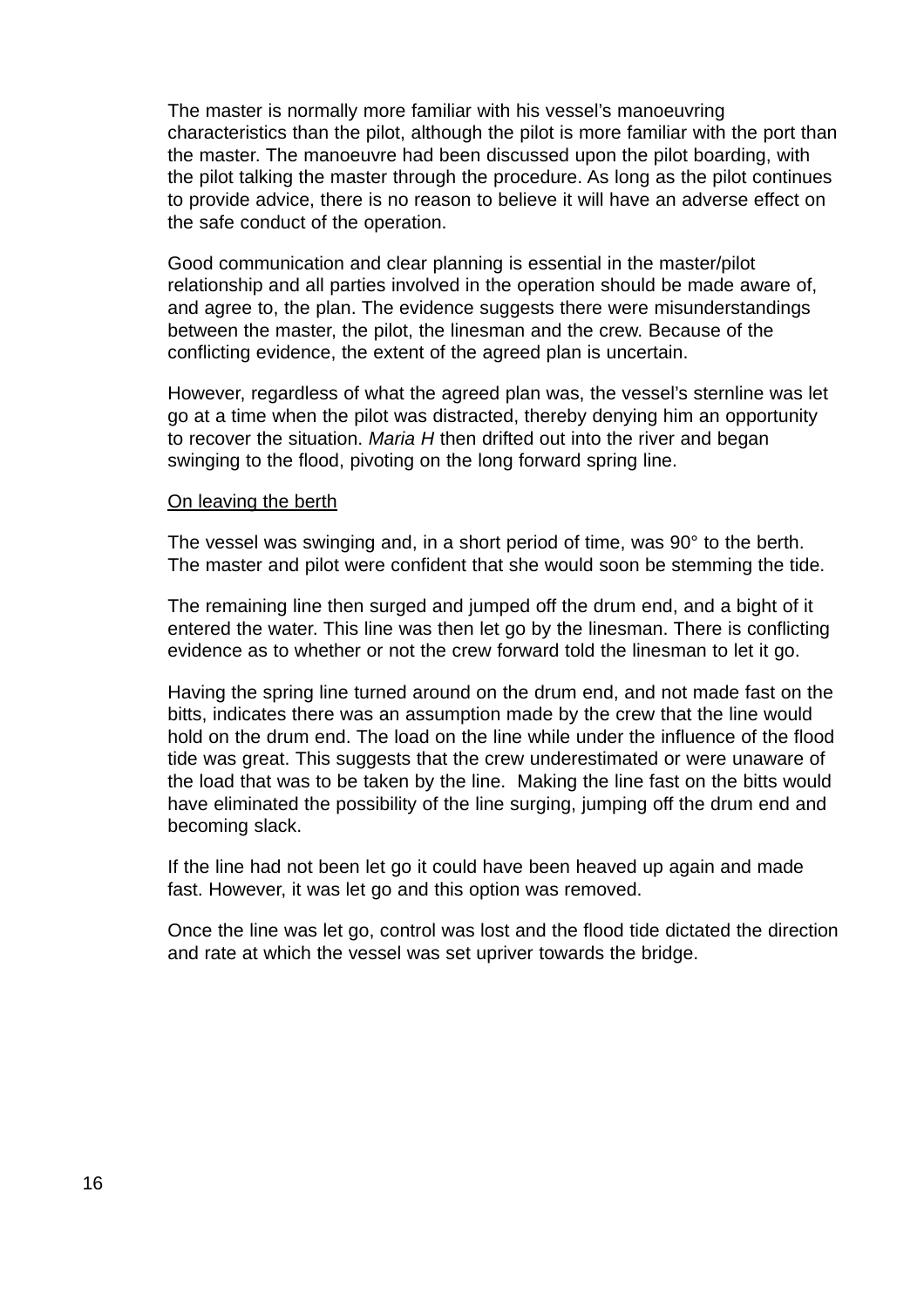#### <span id="page-20-0"></span>On the last line being let go

Once the last line was let go, the master and pilot realised that there was a serious problem. The bridge was close and *Maria H* was being set down towards it very quickly.

The bow thruster was put to port, the rudder hard over to port and the engine ahead. If the tide could be stemmed, the situation would be under control.

The engine was not put to full ahead initially, as the master was concerned about stalling, based on past experiences. The pilot advised maximum power ahead; however, the master set the engine to about half ahead.

The vessel was starting to come around to port, helped by the engine being put to full ahead about 40m from the bridge. The port anchor was dropped in a vain attempt to slow her; nevertheless, she struck the bridge.

*Maria H* had a full ahead speed of only about 8.5 to 9 knots and this, together with the delay in putting the engine to full ahead, contributed to the master not being able to regain control in the time available. The master's concern about stalling was understandable as he did not want to lose the engine completely. However, given the circumstances, putting the engines full ahead was a risk worth taking.

The vessel almost stemmed the tide and, given a few more metres, the master might well have had the situation under control. Once the bridge was struck, the tide took over and the damage and injury were caused. The vessel almost went right under the bridge; only the remains of the wheelhouse prevented this. If she had gone under the bridge she would have drifted out of control further upriver, most likely grounding and/or striking another obstruction.

The pilot and the ship's crew performed well in bringing the vessel alongside, after high water was passed, without further incident.

#### [2.2.3 Procedures](#page-2-0)

The safety margin permitted for vessels to turn just before high water and then proceed downriver was not great; a slight delay meant the vessel might miss the tide and have to wait for the next high water. When an inbound vessel was scheduled, the margin became even more critical as a delay might mean the inbound vessel having to wait for the vessel alongside to unberth. This would require seeking a lay-by berth or having to turn and stem the tide.

VTS scheduled vessel arrivals and departures, and the ABP's data centre allocated the pilots. At the time of the accident neither was aware which side to vessels were berthed at Top Gunness. The inbound vessel was also unaware that the vessel was port side to and required swinging. The pilot found out when he arrived on the berth.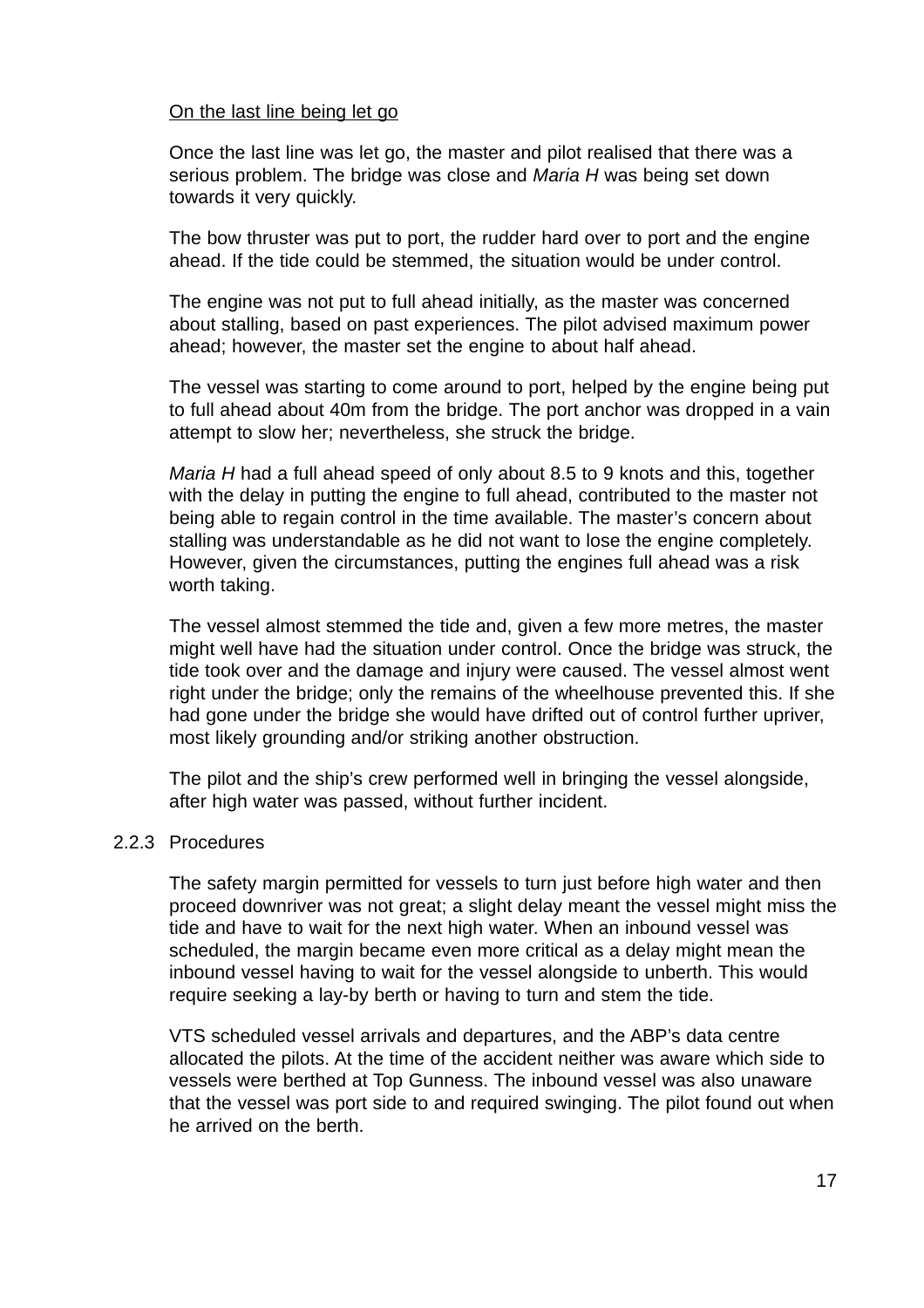<span id="page-21-0"></span>The procedures put in place since the accident, by virtue of *General Notice to Pilots No 35* **(see Annex)**, ensure that VTS and the data centre are aware which side to vessels are berthed. There is also a provision for swinging the vessel at slack water, resecuring her starboard side to, and sailing on the next tide.

Top Gunness berth is about 150m from the bridge. This distance, along with the strength of the tidal current, makes it imperative that berthing or unberthing is made with particular caution.

#### **[2.3 LANGUAGES/NATIONALITIES](#page-2-0)**

*Maria H* had a crew of six, three of whom were Polish. The remaining three were Portuguese, Italian and Brazilian respectively. This mix of nationalities and languages, while being far from untypical on the modern commercial ships, gave rise to the possibility of confusion and misunderstanding, potentially leading to errors during routine operations. In an emergency situation, time and errors may be critical to the outcome.

The ISM code requires ship's personnel to be able to communicate effectively in the execution of their duties. However, the vessel was not required to comply with the Code nor to designate a single language for use. The three crew who were not Polish had to communicate with the three Poles in Polish or English. This was far from ideal for Italian and Portuguese speakers.

There is evidence to suggest that the orders given by radio from the master to the crew were prolonged, protracted affairs, apparently involving much discussion and repeating.

An MAIB inspector, who visited the vessel after the accident, became quickly aware of the language mix and what he considered were resulting difficulties in clear communication.

It is uncertain the extent, if any, to which the language-mix contributed to the accident. However, it was significant that the master was speaking to the crew in Polish, which the pilot did not understand. The pilot was, therefore, unable to verify that the operation was proceeding, or about to proceed, according to plan.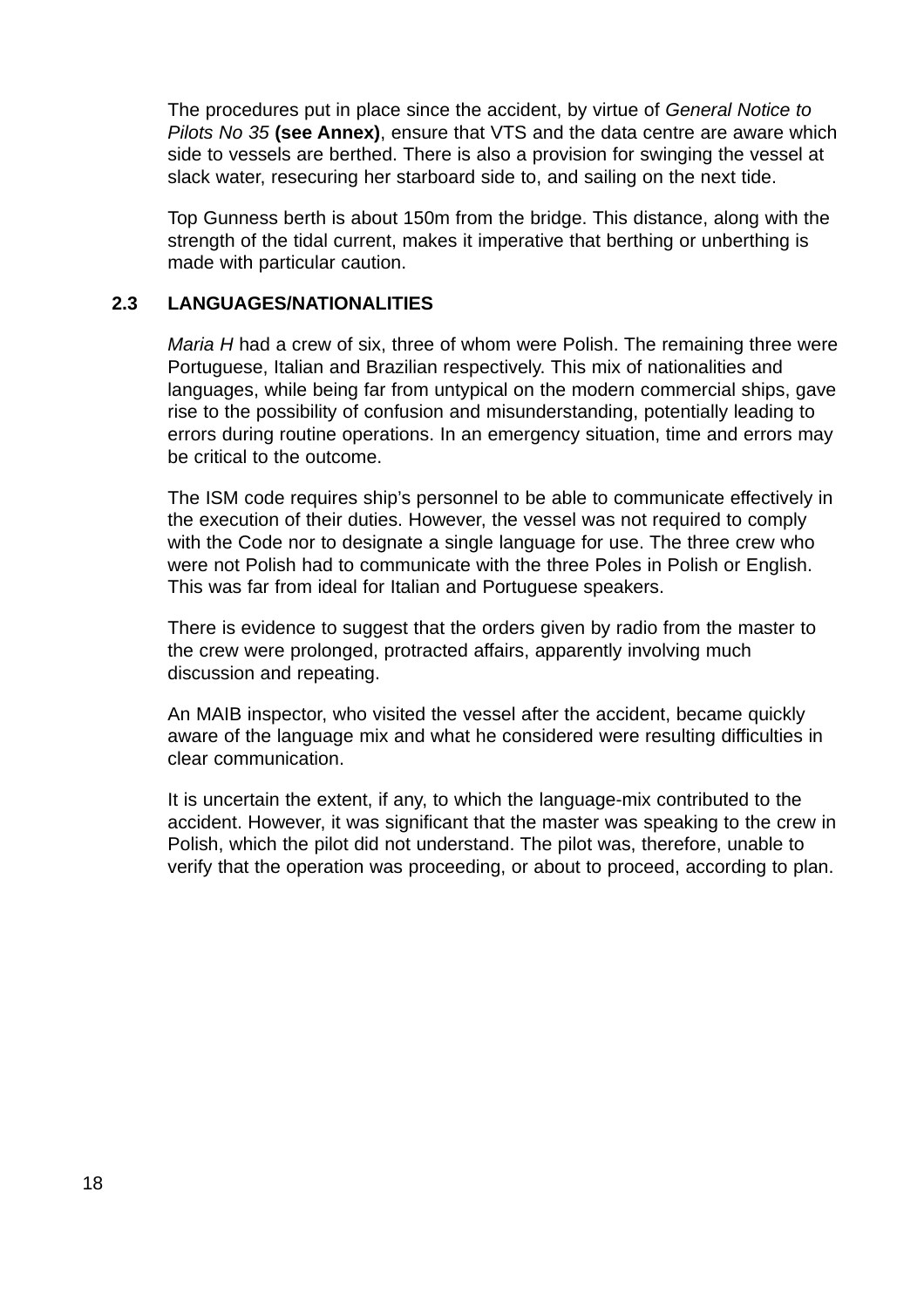## <span id="page-22-0"></span>**[SECTION 3 - CONCLUSIONS](#page-2-0)**

#### **3.1 CAUSE AND CONTRIBUTING FACTORS**

#### 3.1.1 The cause

The cause of the accident was the vessel losing control during the flood tide while close downriver of the Keadby railway bridge. [2.2]

- 3.1.2 Contributing factors
- 1. The decision to single up and move the vessel astern before turning around or leaving the berth. [2.2.1]
- 2. A manoeuvring plan apparently not being successfully communicated to, understood and agreed by, all parties. [2.2.1]
- 3. The long spring line forward being on the drum end of the forward winch and not made fast on bitts. [2.2.2]
- 4. The last remaining line being let go before the vessel had swung. [2.2.2]
- 5. The strength of the flood tide. [2.2.2]
- 6. The proximity of the Keadby railway bridge to the berth. [2.2.2]
- 7. The master's decision not to put the engine full ahead immediately the last line was let go. [2.2.2]
- 8. The low power of the main engine. [2.2.2]
- 9. The inexperience of both the master and the pilot in conducting unberthing operations on the Trent. [2.2.2]
- 10. The pilot being prepared to begin the singling-up operation, and possibly the swinging operation, sooner than the ideal time because of one or more of the following: the inbound vessel; the linesman being required by another vessel; and the falling tide while on passage downriver. [2.2.1]

#### **[3.2 OTHER FINDINGS](#page-2-0)**

- 1. When scheduling inbound traffic, taking account of the need for vessels berthed port side alongside to swing near HW, would help to alleviate any concerns the pilot and master might have in departing the berth without delay. This has since been addressed by ABP. [2.2.1,2.2.3]
- 2. Voice recordings from a VDR could have verified exactly what the plan was; unfortunately a VDR was not fitted on board *Maria H*. [2.2.1]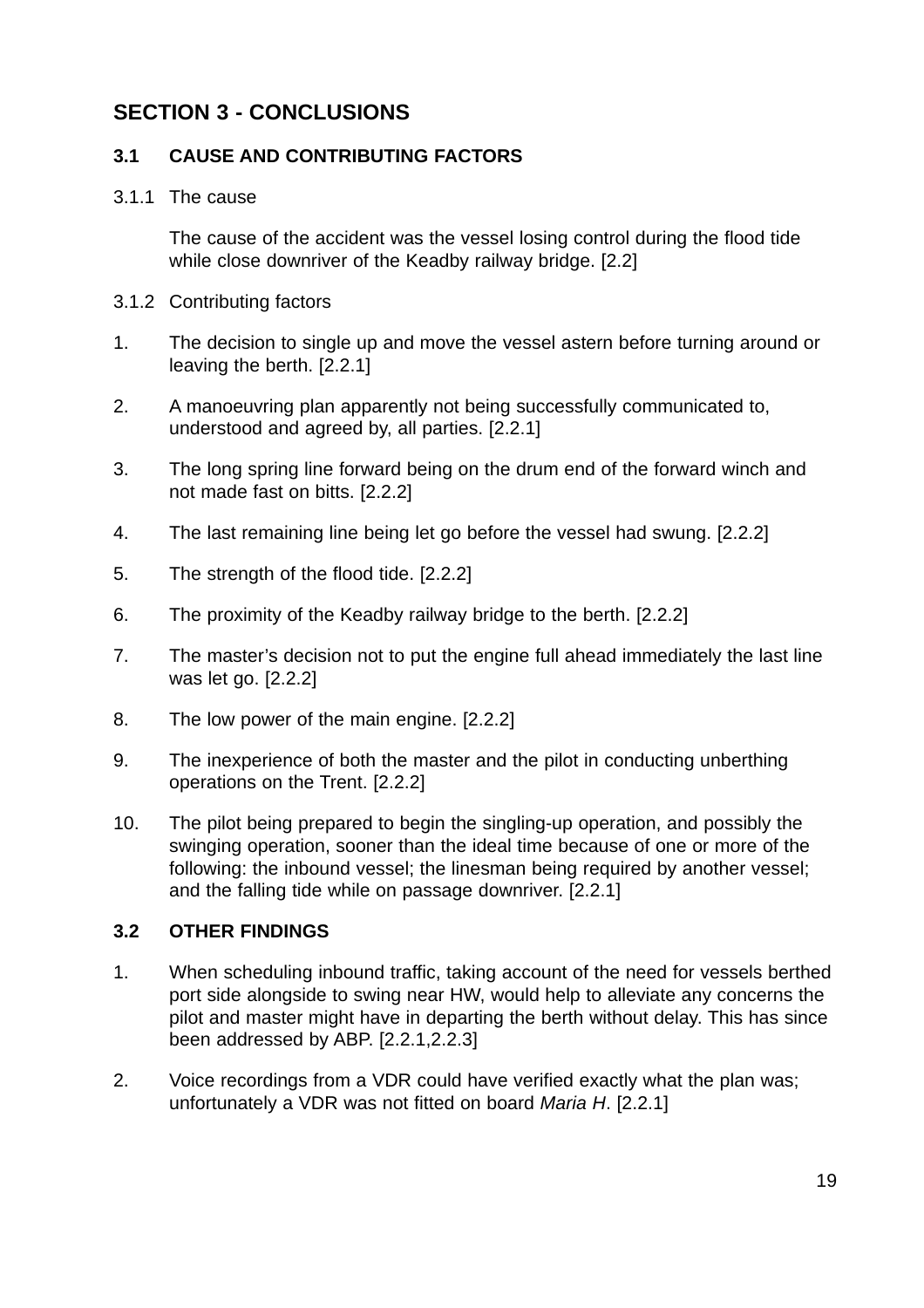- 3. The sternline was let go at a time when the pilot was distracted, thereby denying him an opportunity to recover the situation. [2.2.2]
- 4. The vessel was coming around to port and stemming the tide as she struck the bridge. Given a few more metres, the master might have had the situation under control. [2.2.2]
- 5. The vessel almost went under the bridge and, if she had done so, would have drifted out of control further upriver possibly causing more damage. [2.2.2]
- 6. The pilot and ship's crew performed well in bringing the vessel back alongside after high water had passed. [2.2.2]
- 7. It is uncertain the extent, if any, to which the language-mix on board contributed to the accident. [2.3]
- 8. The pilot was unable to verify that the operation was proceeding, or about to proceed, according to the agreed plan because he did not understand Polish. [2.3]
- 9. The procedures put in place by ABP (Humber) since the accident, by virtue of General Notice to Pilots No 35, and its updated Pilot Operations Manual with respect to departure from Top Gunness berth when a vessel is berthed port side alongside, will help to prevent a similar accident in the future. [1.7,2.2.1,2.2.3]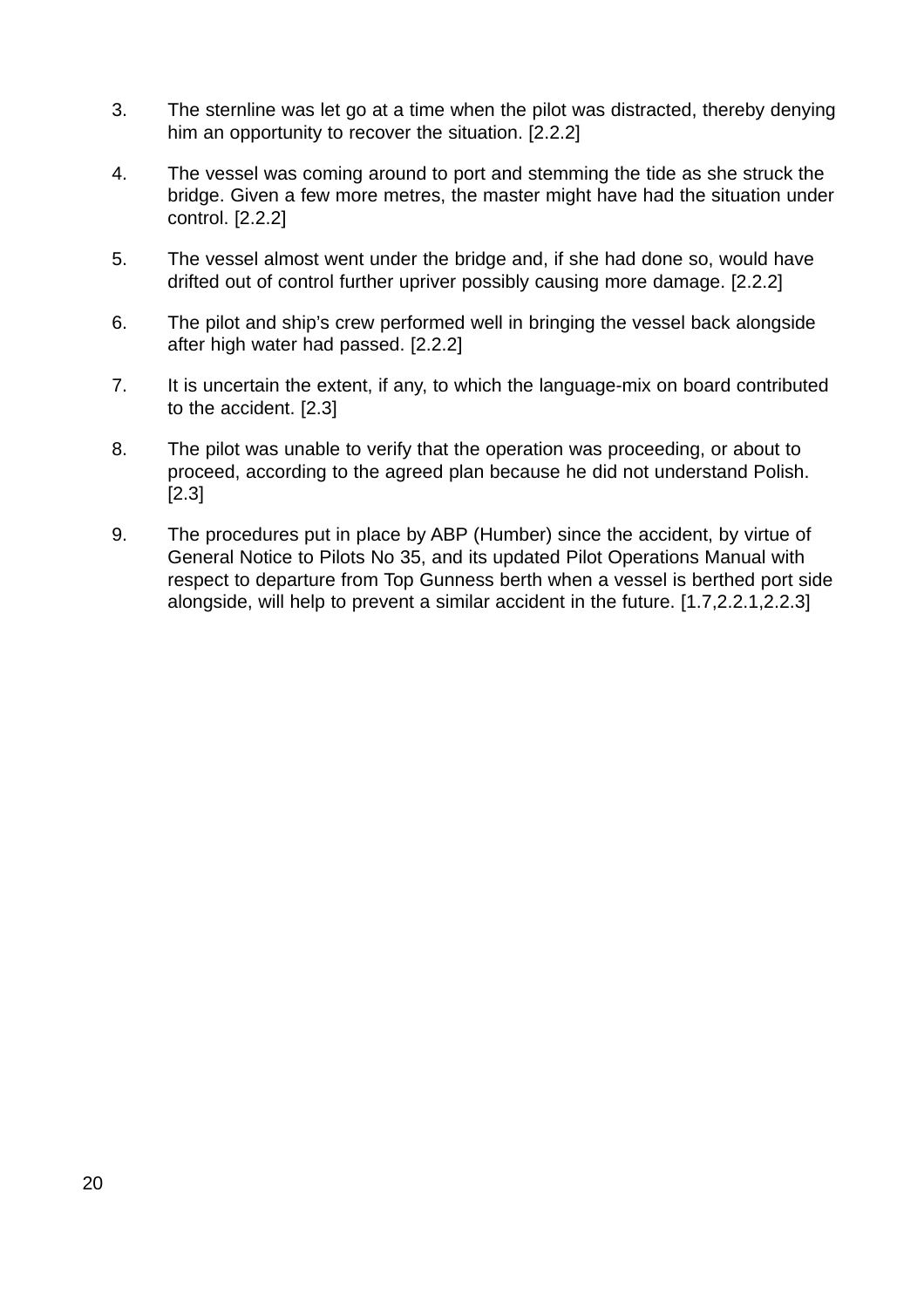# <span id="page-24-0"></span>**[SECTION 4 - ACTION TAKEN](#page-2-0)**

- 1. The procedures put in place by ABP (Humber) since the accident, by virtue of General Notice to Pilots No 35 and its updated Pilot Operations Manual, will help to prevent a similar accident in the future.
- 2. A Chief Inspector's letter has been sent to the owner of *Maria H* recommending the company to:
	- Ensure that departure plans are successfully communicated to, and understood and agreed by, all parties, including the master, pilot, crew, and relevant shore personnel.

**Marine Accident Investigation Branch March 2003**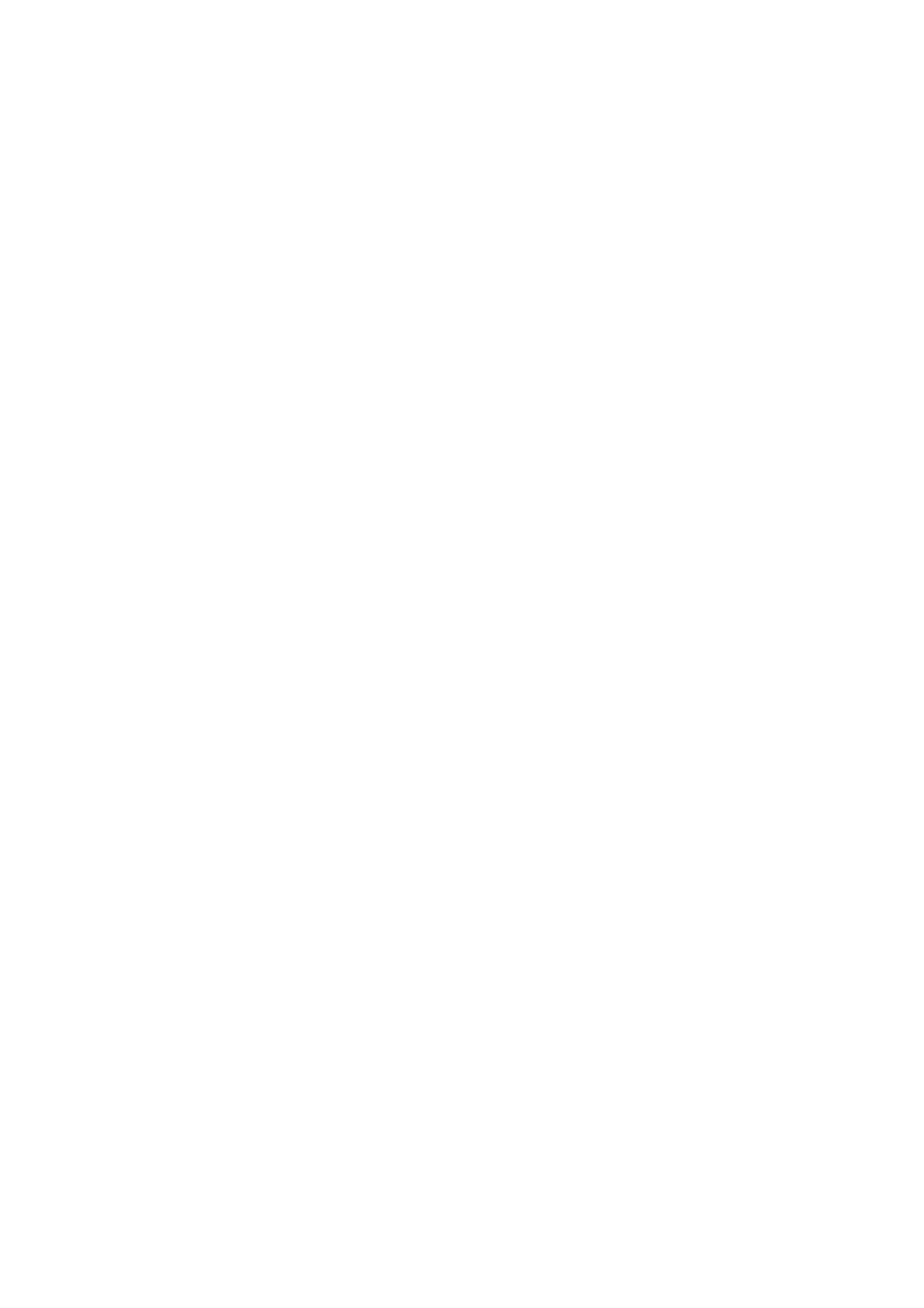<span id="page-26-0"></span>ABP General Notice to Pilots No 35